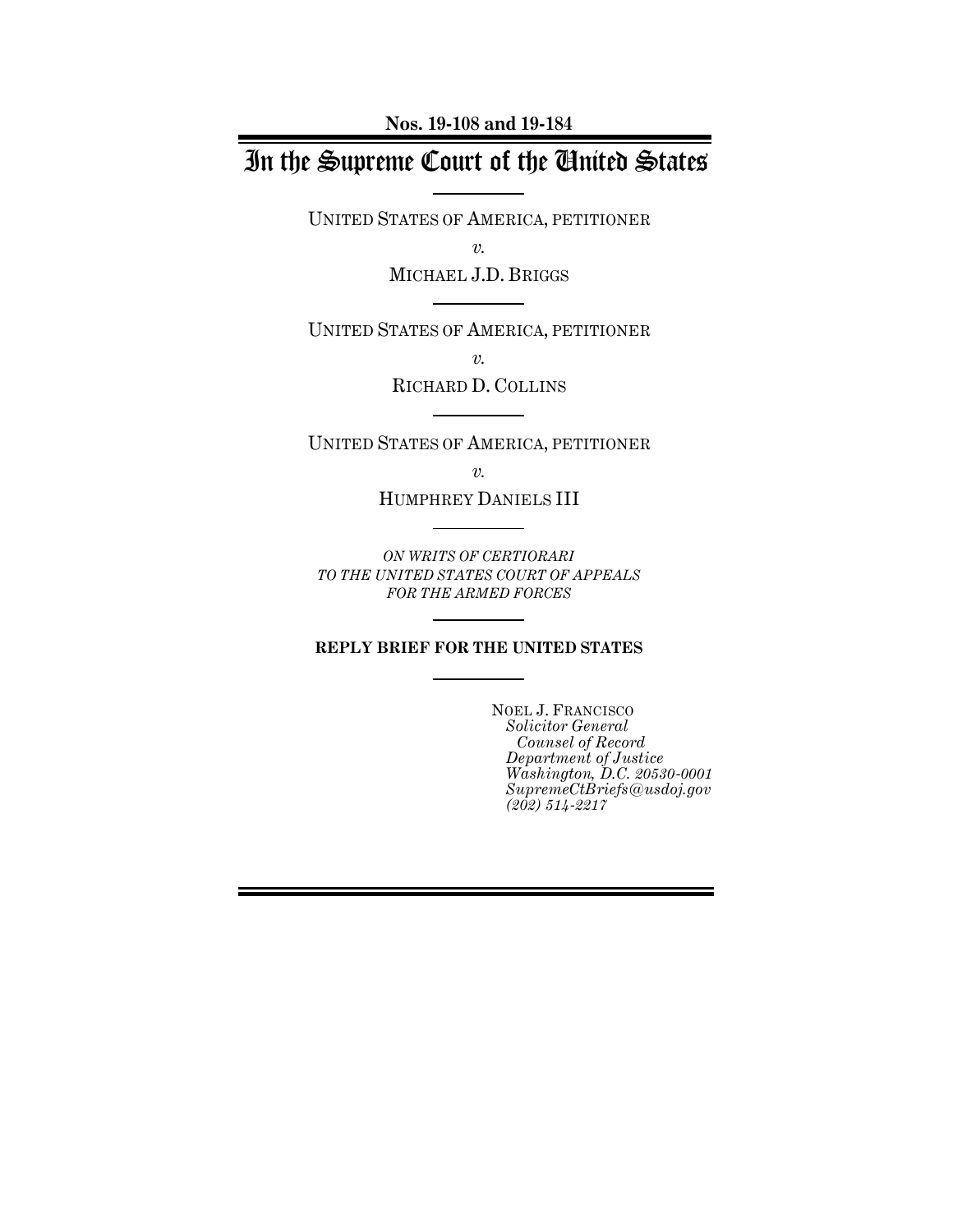## **TABLE OF CONTENTS**

Page

| Ι. | Respondents' rapes were triable "at any time"   |   |
|----|-------------------------------------------------|---|
|    | because rape by a member of the military was    |   |
|    |                                                 | 2 |
|    | A. An offense that could "be punished by death" |   |
|    | under the UCMJ was "punishable by death"        |   |
|    |                                                 |   |
|    | B. Military rape would also be "punishable by   |   |
|    |                                                 |   |
|    | II. The 2006 NDAA independently supports the    |   |
|    |                                                 |   |
|    |                                                 |   |

## **TABLE OF AUTHORITIES**

## Cases:

(I)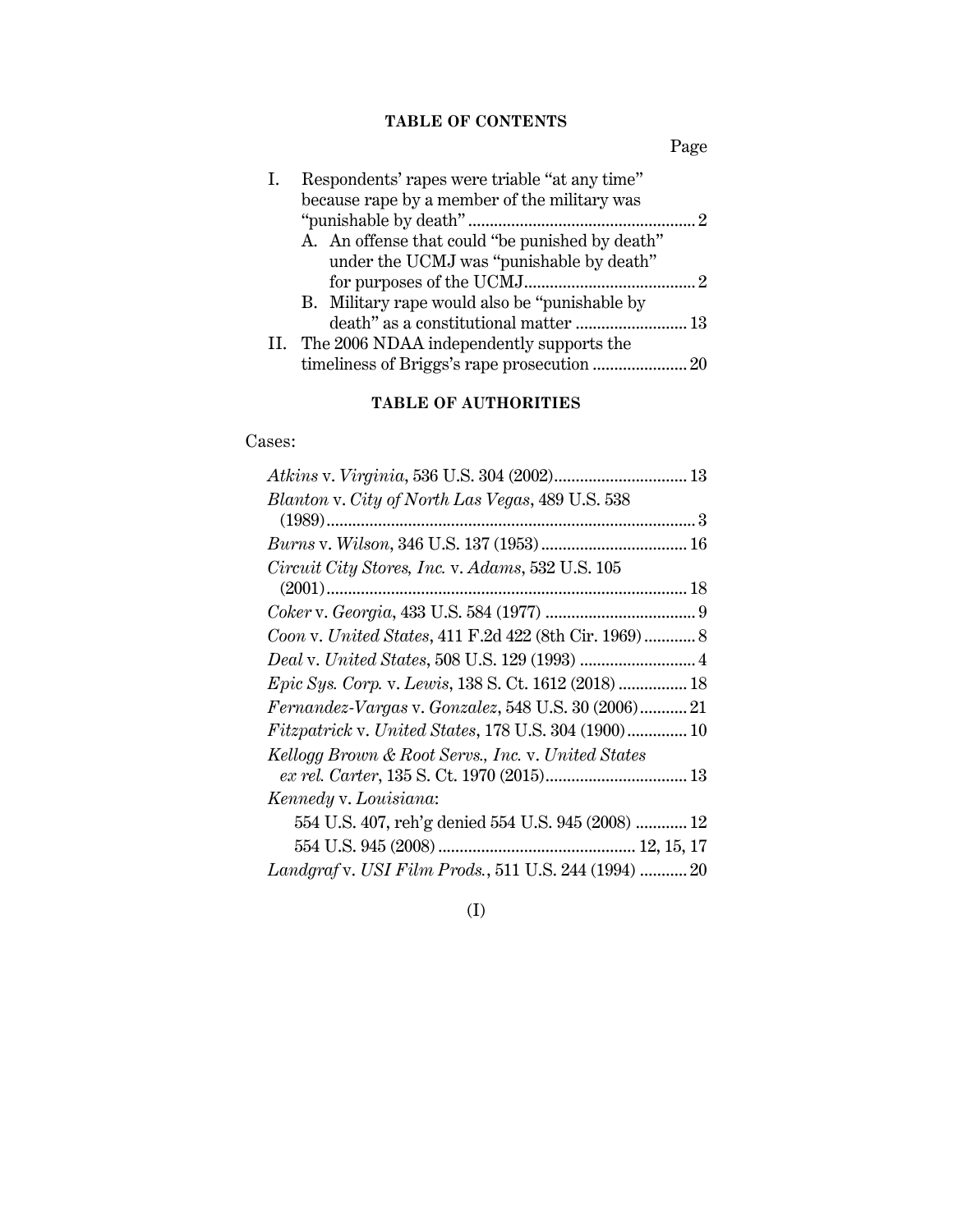| Cases—Continued:                                                                                 | Page |
|--------------------------------------------------------------------------------------------------|------|
|                                                                                                  |      |
|                                                                                                  |      |
| Merrill Lynch, Pierce, Fenner & Smith, Inc. v.                                                   |      |
|                                                                                                  |      |
| Microsoft Corp. v. I4I Ltd. P'ship, 564 U.S. 91 (2011)  11                                       |      |
|                                                                                                  |      |
|                                                                                                  |      |
| Shular v. United States, No. 18-6662,                                                            |      |
|                                                                                                  |      |
| $Smith \; v. \; United\; States, 568 \; U.S. \; 106 \; (2013) \; … \; … \; … \; … \; .2$         |      |
| Solorio v. United States, 483 U.S. 435 (1987) 15                                                 |      |
|                                                                                                  |      |
| United States v. Bennett, 21 C.M.R. 223                                                          |      |
| United States v. Gallaher, 624 F.3d 934<br>(9th Cir. 2010), cert. denied, 564 U.S. 1005 (2011) 9 |      |
| United States v. Kennedy, 618 F.2d 557                                                           |      |
|                                                                                                  |      |
| United States v. Mangahas, 77 M.J. 220                                                           |      |
| United States v. Matthews, 16 M.J. 354                                                           |      |
| United States v. Whittle, 133 F.3d 919,                                                          |      |
| Willenbring v. Neurauter, 48 M.J. 152                                                            |      |
| (C.A.A.F. 1998)                                                                                  |      |
| Yates v. United States, 574 U.S. 528 (2015) 18                                                   |      |
| Youngstown Sheet & Tube Co. v. Sawyer,                                                           |      |
|                                                                                                  |      |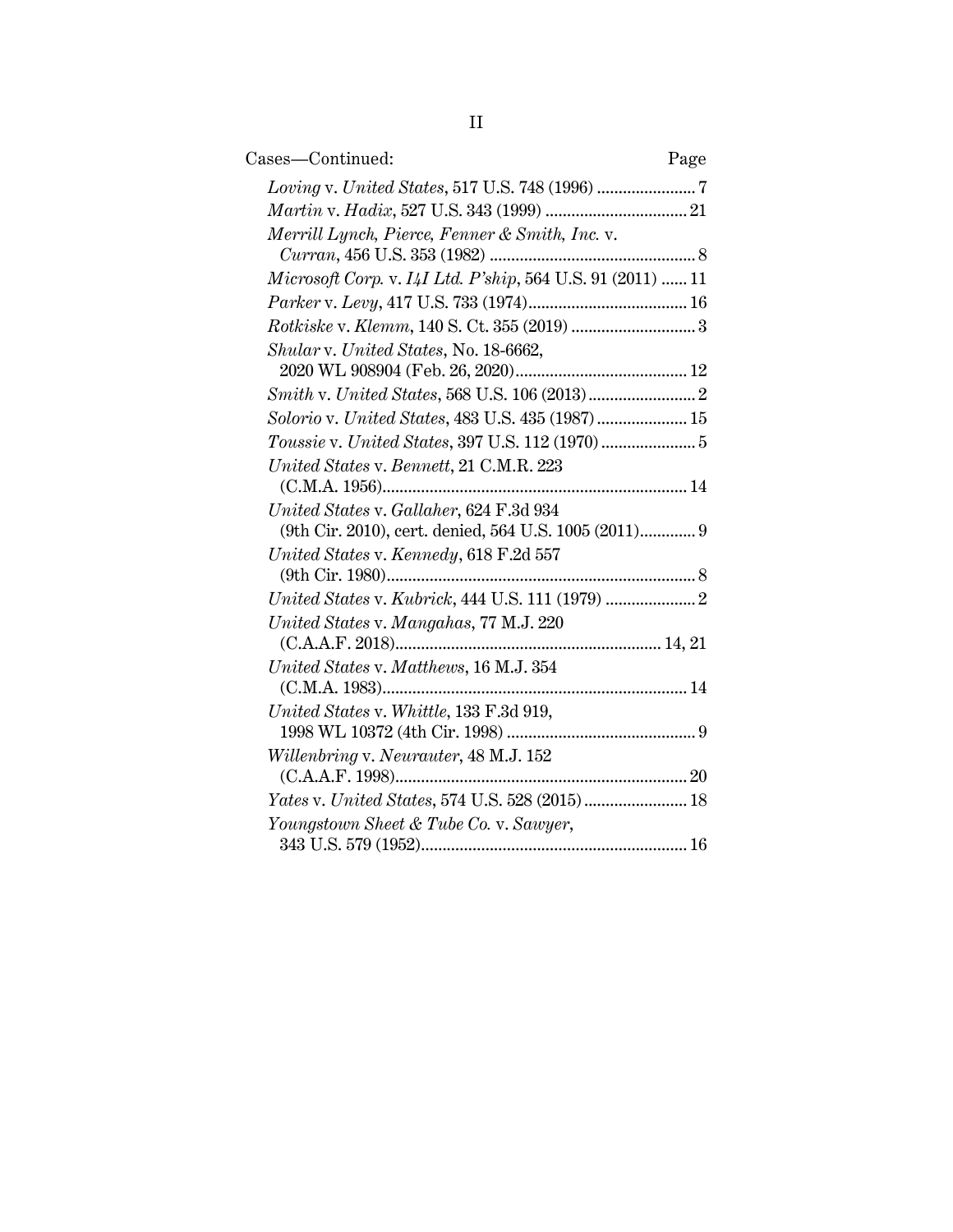| Constitution and statutes:                                                                                    | Page |
|---------------------------------------------------------------------------------------------------------------|------|
|                                                                                                               |      |
|                                                                                                               |      |
| Act of June 25, 1948, ch. 645, 62 Stat. 827  10                                                               |      |
| National Defense Authorization Act for Fiscal Year<br>1993, Pub. L. No. 102-484, Div. A, Tit. X, § 1066(c),   |      |
| National Defense Authorization Act for Fiscal Year<br>1996, Pub. L. No. 104-106, Div. A, Tit. XI, § 1113,     |      |
| National Defense Authorization Act for Fiscal Year<br>2004, Pub. L. No. 108-136, Div. A, Tit. V, Subtit. F,   |      |
| National Defense Authorization Act for Fiscal Year<br>2006, Pub. L. No. 109-163, § 553(a), 119 Stat. 3264  20 |      |
| Sexual Abuse Act of 1986, Pub. L. No. 99-654,                                                                 |      |
|                                                                                                               |      |
| Uniform Code of Military Justice, Act of May 5, 1950,                                                         |      |
| ch. 169, 64 Stat. 107 (10 U.S.C. 801 et seq.):                                                                |      |
|                                                                                                               |      |
|                                                                                                               |      |
|                                                                                                               |      |
| 10 U.S.C. 843(a) (1994) (Art. 43(a)) 1, 2, 3, 4, 6                                                            |      |
| 10 U.S.C. 843(a) (2000) (Art. 43(a)) 1, 2, 3, 4, 6                                                            |      |
|                                                                                                               |      |
|                                                                                                               |      |
|                                                                                                               |      |
|                                                                                                               |      |
|                                                                                                               |      |
|                                                                                                               |      |
|                                                                                                               |      |
|                                                                                                               |      |
|                                                                                                               |      |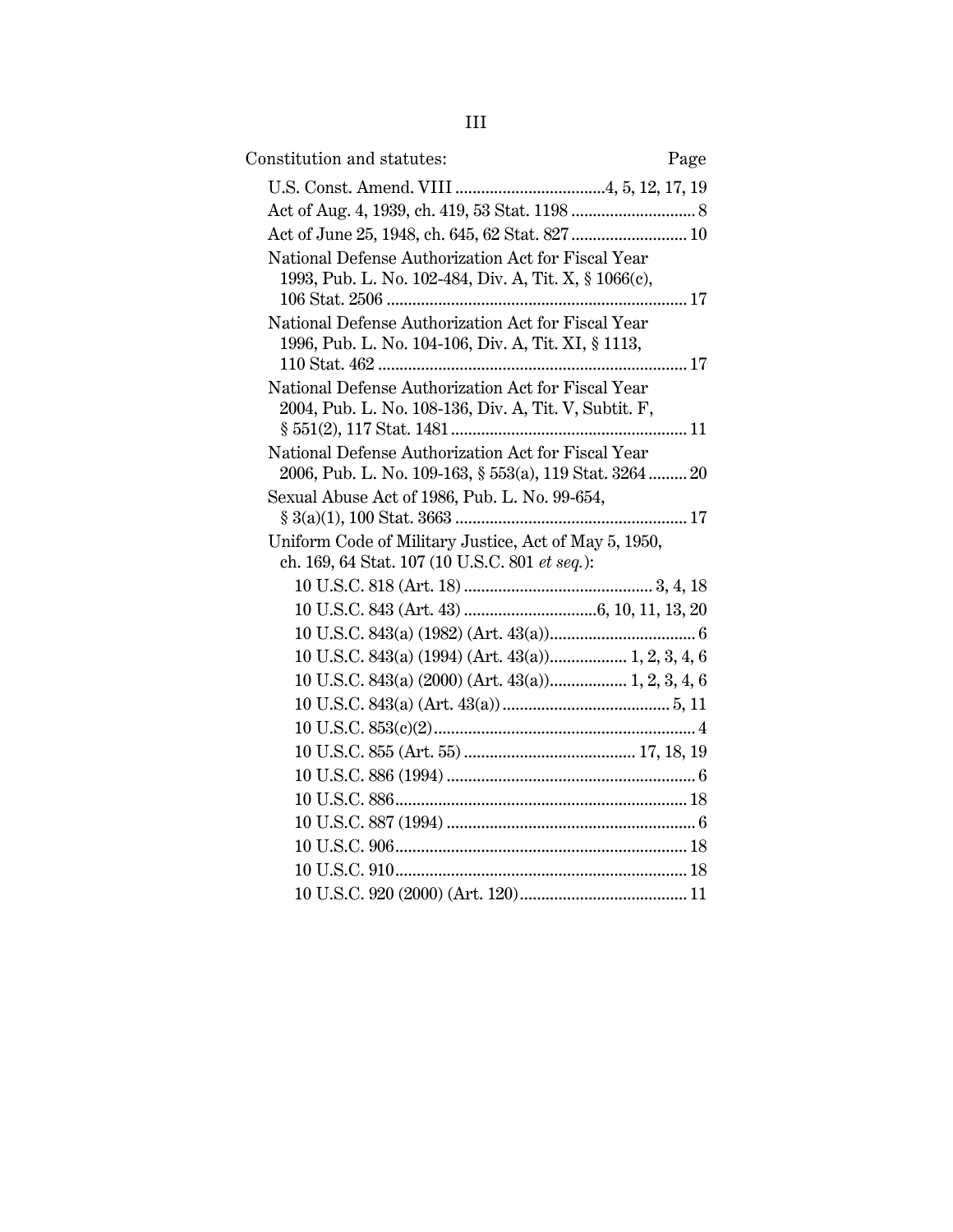| Statutes—Continued:<br>Page                                                                 |
|---------------------------------------------------------------------------------------------|
|                                                                                             |
|                                                                                             |
|                                                                                             |
|                                                                                             |
|                                                                                             |
|                                                                                             |
|                                                                                             |
| Miscellaneous:                                                                              |
| 132 Cong. Rec. (1986):                                                                      |
|                                                                                             |
|                                                                                             |
| Manual for Courts-Martial, United States:                                                   |
|                                                                                             |
|                                                                                             |
|                                                                                             |
|                                                                                             |
|                                                                                             |
| Offices of the U.S. Att'ys, U.S. Dept. of Justice,                                          |
| United States Attorneys' Manual (Mar. 1984)  8                                              |
| S. Rep. No. 215, 76th Cong., 1st Sess. (1939) 10                                            |
|                                                                                             |
| Antonin Scalia & Bryan A. Garner, Reading Law:                                              |
| Steven M. Shapiro et al., Supreme Court Practice                                            |
| (10th ed. 2013)                                                                             |
| Uniform Code of Military Justice: Hearings<br>Before a Subcomm. of the House Comm. on Armed |
|                                                                                             |
| 22 Weekly Comp. of Pres. Doc. 1598                                                          |

2 weekly comp. of 11es. Doc. 1888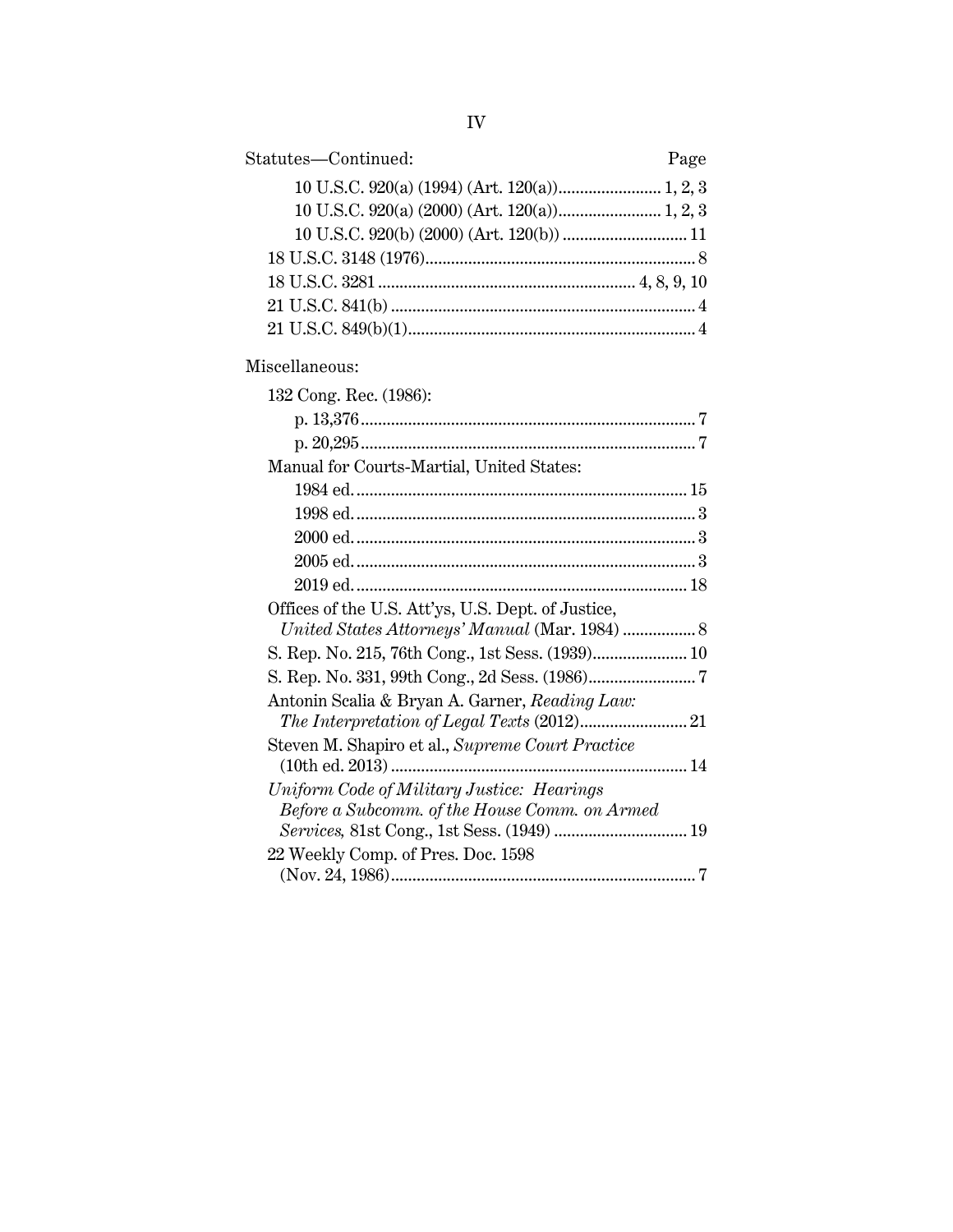# In the Supreme Court of the United States

No. 19-108

UNITED STATES OF AMERICA, PETITIONER

*v.*

MICHAEL J.D. BRIGGS

No. 19-184 UNITED STATES OF AMERICA, PETITIONER

*v.*

RICHARD D. COLLINS

UNITED STATES OF AMERICA, PETITIONER

*v.*

HUMPHREY DANIELS III

*ON WRITS OF CERTIORARI TO THE UNITED STATES COURT OF APPEALS FOR THE ARMED FORCES*

#### **REPLY BRIEF FOR THE UNITED STATES**

Respondents ask this Court to hold that even though Article 120(a) of the Uniform Code of Military Justice (UCMJ) specified that rape could "be punished by death," 10 U.S.C. 920(a) (1994 & 2000), rape was nevertheless not "punishable by death" for purposes of the accompanying statute of limitations in Article 43(a), 10 U.S.C.  $843(a)$  (1994 & 2000). In doing so, they urge the Court

(1)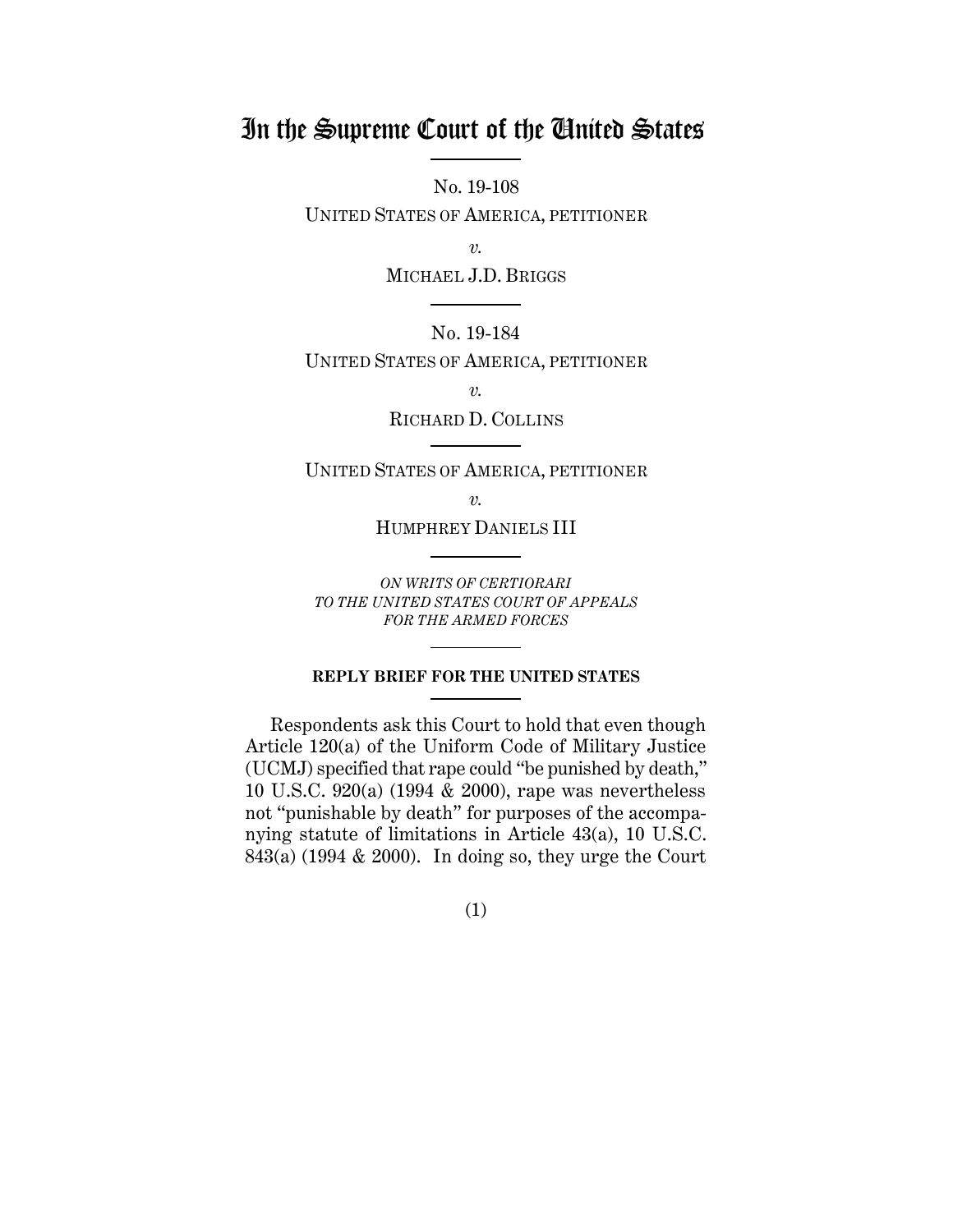not only to disregard the plain meaning, context, and history of those provisions, but also to break new statutory and constitutional ground. They identify no precedent for a legislature importing judicial decisions about the Eighth Amendment as a restriction on its own prerogative to determine an appropriate statute of limitations. And they identify no precedent that deems capital punishment unconstitutional for rape in the military context, notwithstanding its explicit adoption by both the National Legislature and the Commander in Chief. The judgments below—which required novel holdings in both respects—should be reversed.

### **I. RESPONDENTS' RAPES WERE TRIABLE "AT ANY TIME" BECAUSE RAPE BY A MEMBER OF THE MILITARY WAS "PUNISHABLE BY DEATH"**

### **A. An Offense That Could "Be Punished By Death" Under The UCMJ Was "Punishable By Death" For Purposes Of The UCMJ**

As the government's opening brief demonstrates (Br. 24-31), respondents' rapes were "punishable by death" for purposes of the UCMJ, 10 U.S.C. 843(a) (1994 & 2000), because rape could be "punished by death" under the UCMJ, 10 U.S.C. 920(a) (1994 & 2000). That straightforward reading of the text is confirmed by both context and history. Respondents' efforts to complicate and undermine it are unsound.

1. A statute of limitations represents an exclusively "legislative judgment" that must be given "effect in accordance with what [the Court] can ascertain the legislative intent to have been." *United States* v. *Kubrick*, 444 U.S. 111, 117, 125 (1979); see *Smith* v. *United States*, 568 U.S. 106, 112 (2013) (similar for criminal statutes of limitations). In interpreting statutes of limitations, this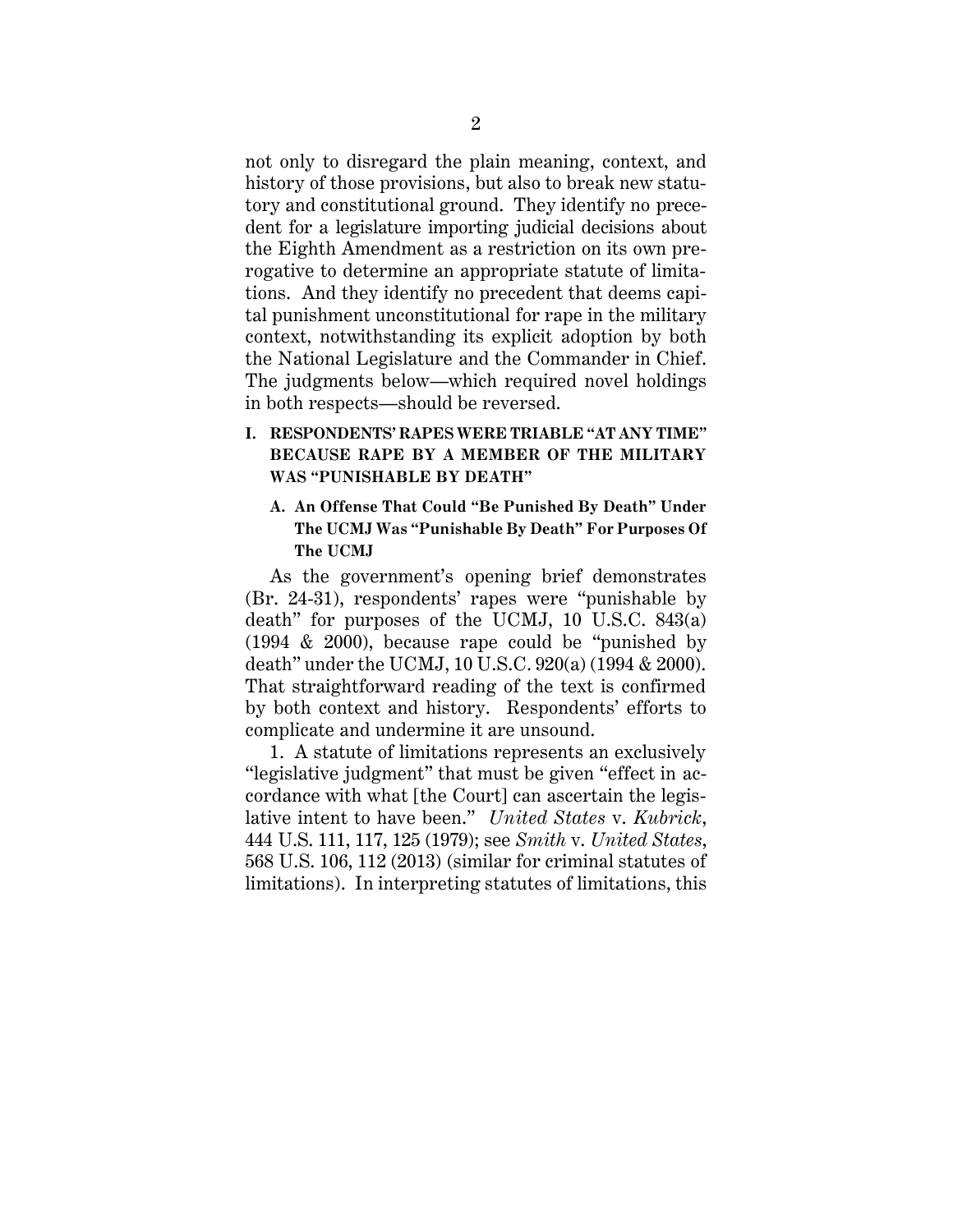Court "simply enforce[s] the value judgments made by Congress." *Rotkiske* v. *Klemm*, 140 S. Ct. 355, 361 (2019). And here, the "value judgments made by Congress" were clearly expressed in the text of the UCMJ.

Congress determined that an offense serious enough to be "punishable by death" could be "tried and punished at any time without limitation" and that "rape \* \* \* shall be punished by death or such other punishment as a court-martial may direct." 10 U.S.C. 843(a), 920(a) (1994 & 2000). Those legislative judgments fully resolve this case. See *Blanton* v. *City of North Las Vegas,* 489 U.S. 538, 541 (1989) ("The judiciary should not substitute its judgment as to seriousness for that of a legislature, which is far better equipped to perform the task.") (citation and internal quotation marks omitted).

That plain and direct application of the statutory text fully accords with respondents' own primary argument namely, that the "ordinary meaning" of "punishable by death" is "that death may be imposed as a punishment." Resp. Br. 17 (capitalization altered; emphasis omitted). Article 18 of the UCMJ empowered courts-martial to impose capital punishment for rape, by specifying that courts-martial "may, under such limitations as the President may prescribe, adjudge any punishment not forbidden by this chapter, including the penalty of death when specifically authorized by this chapter." 10 U.S.C. 818. Article 120(a) specifically authorized the penalty of death for rape, as did the President in the Manual for Courts-Martial. 10 U.S.C. 920(a) (1994 & 2000); Manual for Courts-Martial, United States (MCM) Part IV, ¶ 45.e.(1) (1998, 2000, 2005 eds.).

The text of Article 18 also refutes respondents' proposed dichotomy between the terms "authorized" and "punishable." Respondents acknowledge that the term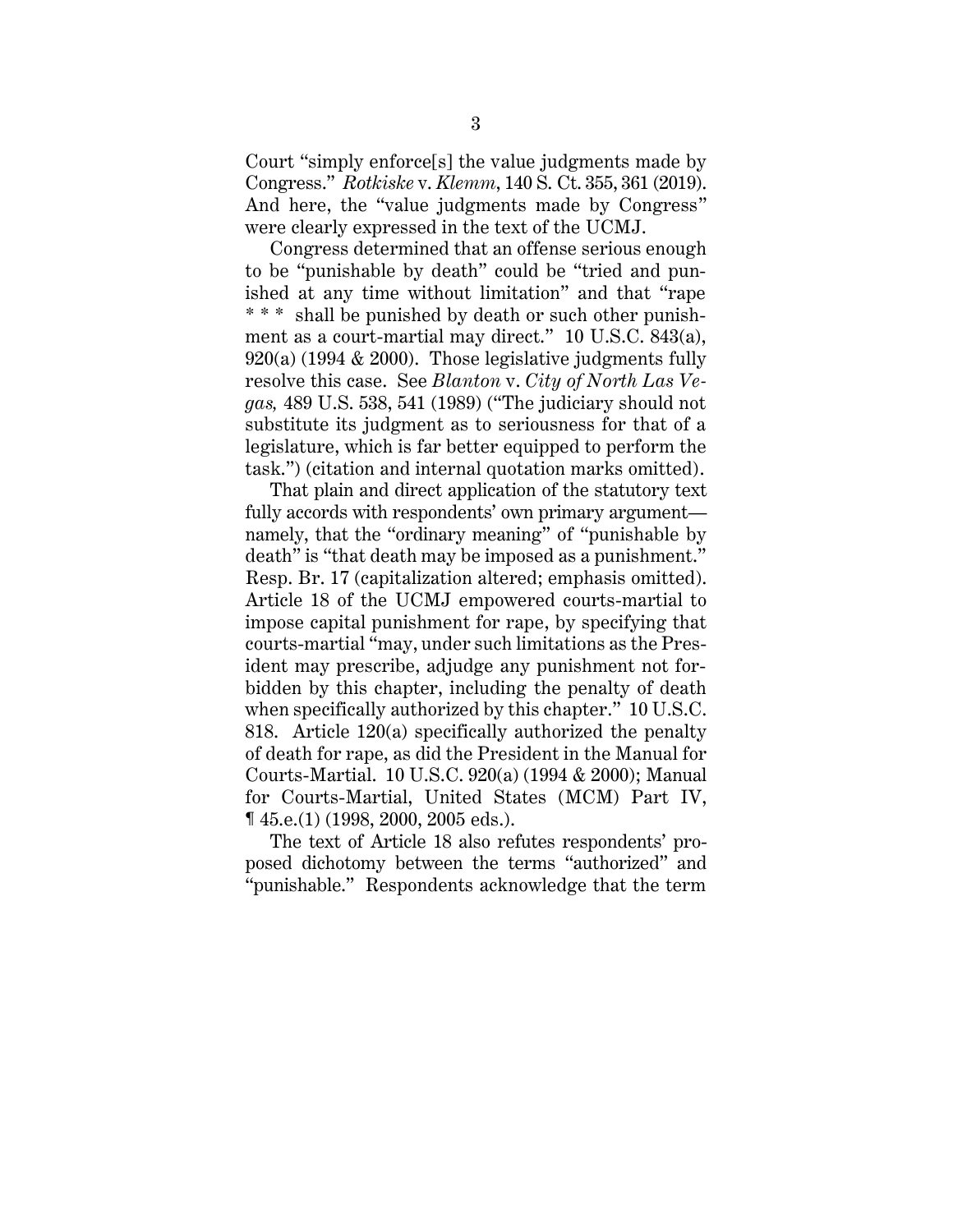"authorized" does not incorporate Eighth Amendment jurisprudence, but contend that the term "punishable," by focusing on the actual imposition of a penalty, does. See Resp. Br. 18-19. Article 18, however, defines a court-martial's power to impose a penalty based on whether the penalty is "specifically authorized by this chapter," 10 U.S.C. 818, without importing any constitutional inquiries into the statute. Thus, even assuming respondents' asserted distinction might have purchase in other contexts, it has none here. If Congress did not make constitutional constraints part of the statutory inquiry for purposes of actually imposing punishment, it did not make them part of the statutory inquiry into whether a punishment may be imposed for statute-oflimitations purposes.

As this Court has recognized, "Congress sometimes uses slightly different language to convey the same message." *Deal* v. *United States*, 508 U.S. 129, 134 (1993) (citation omitted). As Article 18 and respondents' own examples (Br. 19) illustrate, Congress often uses "authorized by" or "authorized under" when cross-referencing the source of a court's own sentencing authority in a particular case. See 10 U.S.C. 853(c)(2) (sentence may include certain "punishments authorized under this chapter"); 21 U.S.C.  $849(b)(1)$  (sentence may be "twice the maximum punishment authorized by" 21 U.S.C. 841(b) under certain circumstances). The term "punishable" does not easily fit in that context. But it does fit well in the statute-of-limitations context, where it has been used in both the civilian and military criminal codes. See 10 U.S.C. 843(a) (1994 & 2000); 18 U.S.C. 3281.

2. Tellingly, respondents identify no instance in which Congress, or any other legislature, has used the term "punishable" to implicitly incorporate judicial decisions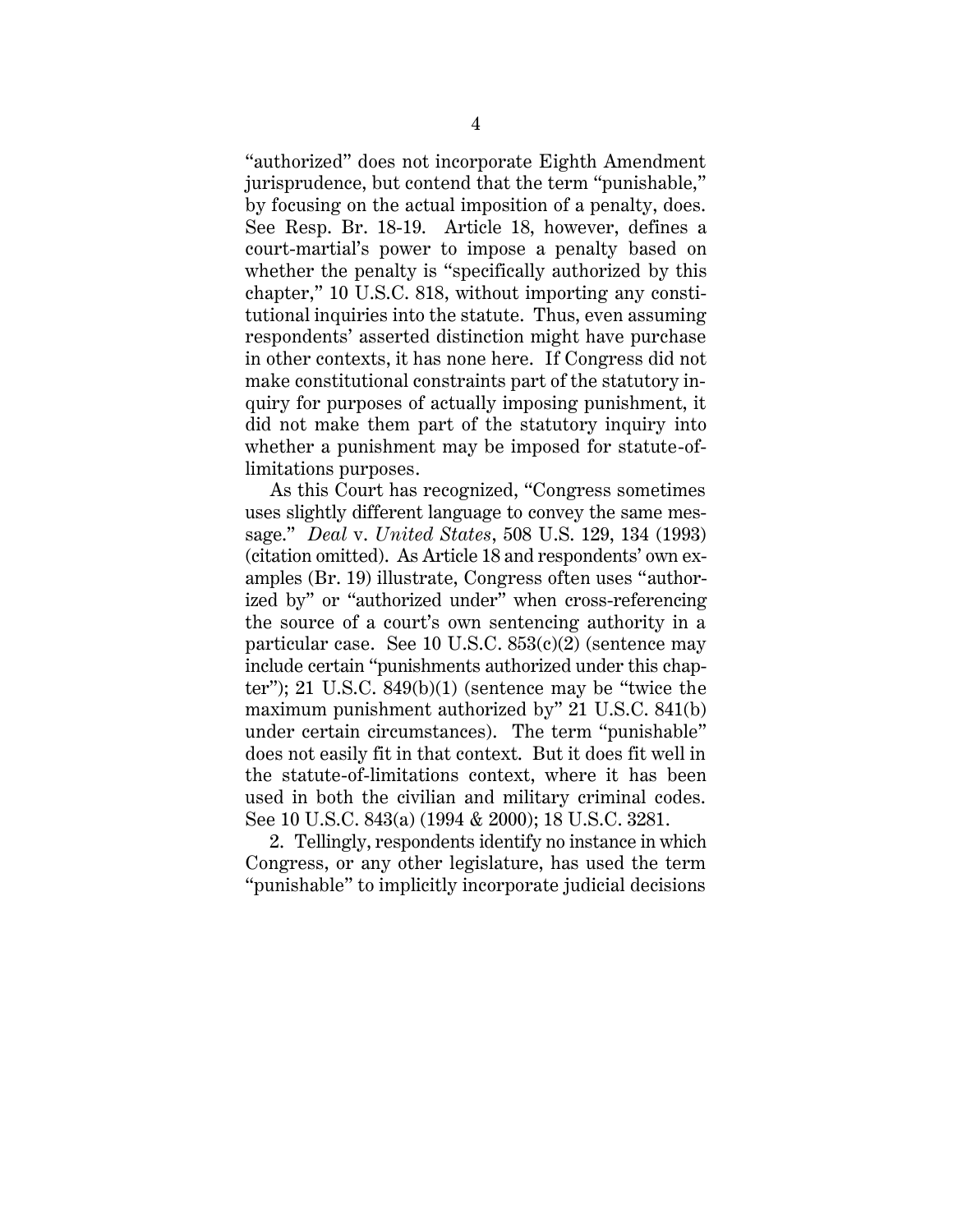interpreting the Eighth Amendment. Instead, respondents have offered (Br. 21) only the general observation that Congress sometimes incorporates other areas of law into its legislation. But the insignificance of that observation is evident in respondents' own two examples. One consists of statutes that incorporate this Court's constitutional standards (*e.g.*, for obscenity) in order to avoid crossing a constitutional line. The other consists of statutes that apply state-law standards to fill gaps in federal law. Neither scenario is present here.

Respondents do not dispute the constitutionality of allowing prosecution of rape at any time. The Constitution does not require incorporating Eighth Amendment punishment jurisprudence into a statute of limitations for rape; instead such incorporation would simply impose a novel external constraint. And the UCMJ's statutes of limitations do not have any gaps that need to be filled by another body of law. To the contrary, like all statutes of limitations, they depend on self-contained determinacy, which incorporation of future judicial decisions on the Eighth Amendment would disrupt. See, *e.g.*, *Toussie* v. *United States*, 397 U.S. 112, 114 (1970) ("The purpose of a statute of limitations is to limit exposure to criminal prosecution to a certain fixed period of time."). On respondents' interpretation, rather than providing the government with certainty about when it can bring charges, and the defendant with certainty about when (if ever) he may enjoy repose despite his crime, Article 43(a) would be contingent on future judicial resolution of constitutional questions directly relevant only to death-penalty cases.

Respondents offer no sound reason why Congress would have used the term "punishable" in such a novel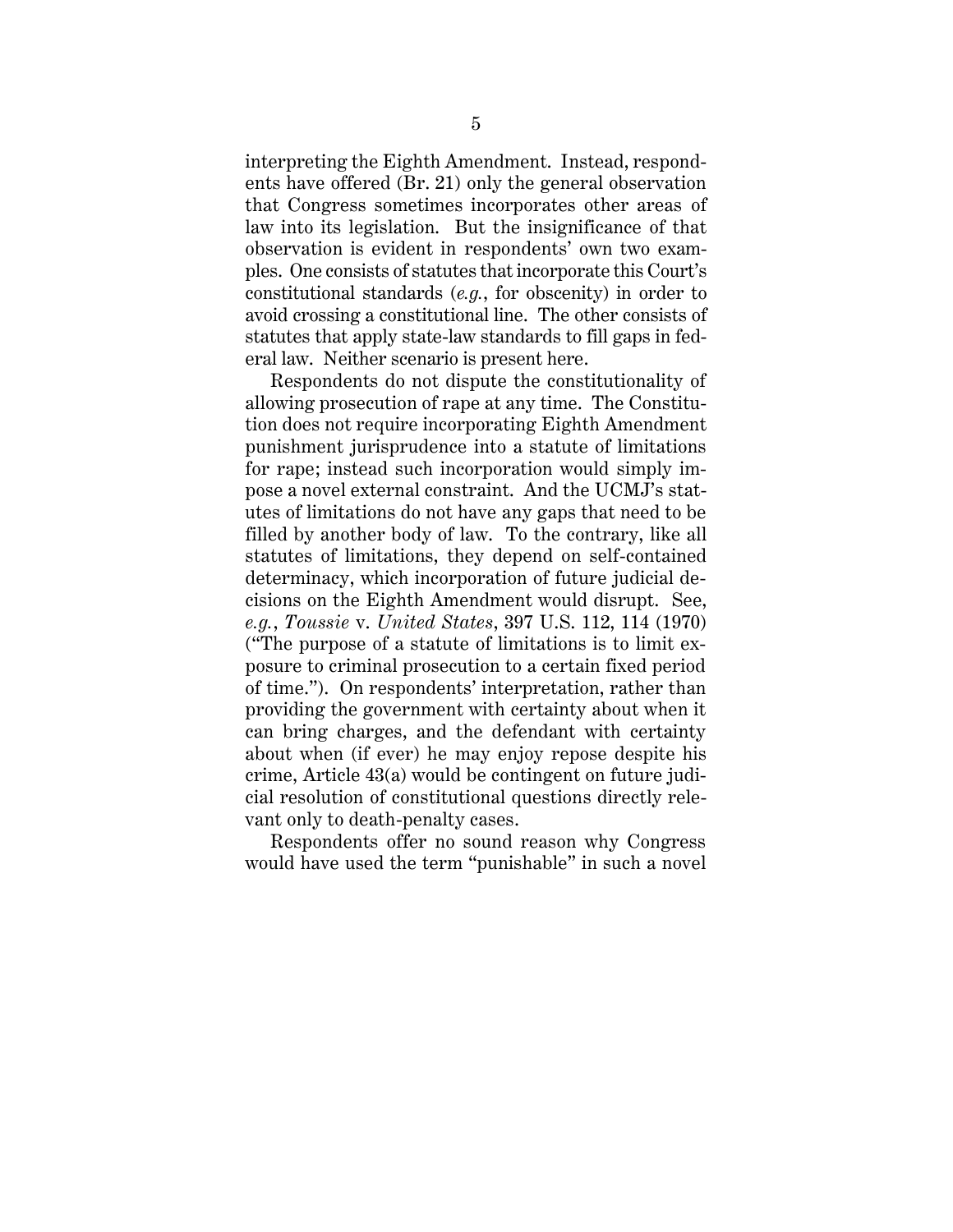and impractical way. Congress itself plainly viewed military rape as a crime that could potentially be punished by death, or it would not have made such punishment available. Nothing required Congress to take an all-ornothing approach under which judicial disagreement with that judgment would preclude *any* punishment for *any* rapes unless prosecution was commenced within five years. Capital punishment and an unlimited charging period are correlated—both are features of serious crimes—but have no direct logical connection. See U.S. Br. 27-28. Indeed, Article 43 itself prescribed an unlimited charging period for two offenses—"absence without leave or missing movement in time of war"—that were not capital crimes. 10 U.S.C. 843(a) (1994 & 2000); see 10 U.S.C. 886, 887 (1994). A judicial conclusion that the maximum constitutional sentence for a military rapist is life without parole would not suggest that Congress intended a rapist whose crime is not discovered for six years to go entirely unpunished.

The broad applicability of the statute of limitations across all rape cases reinforces the independence of the charging period from the constitutionality of the maximum available punishment. Neither respondents nor the court below have disputed that the same statute of limitations applies to *all* defendants charged with a covered offense, whether or not the death penalty is sought or even available. See, *e.g.*, Resp. Br. 1 (framing question as whether "'punishable by death'" includes "a criminal offense for which a death sentence can *never*  be lawfully imposed") (emphasis altered); see also pp. 13-14, *infra*. They do not contend, for example, that the 1986 amendments to Article 43 reduced the previously unlimited period for all murder charges, see 10 U.S.C. 843(a) (1982), to five years in non-death-penalty cases;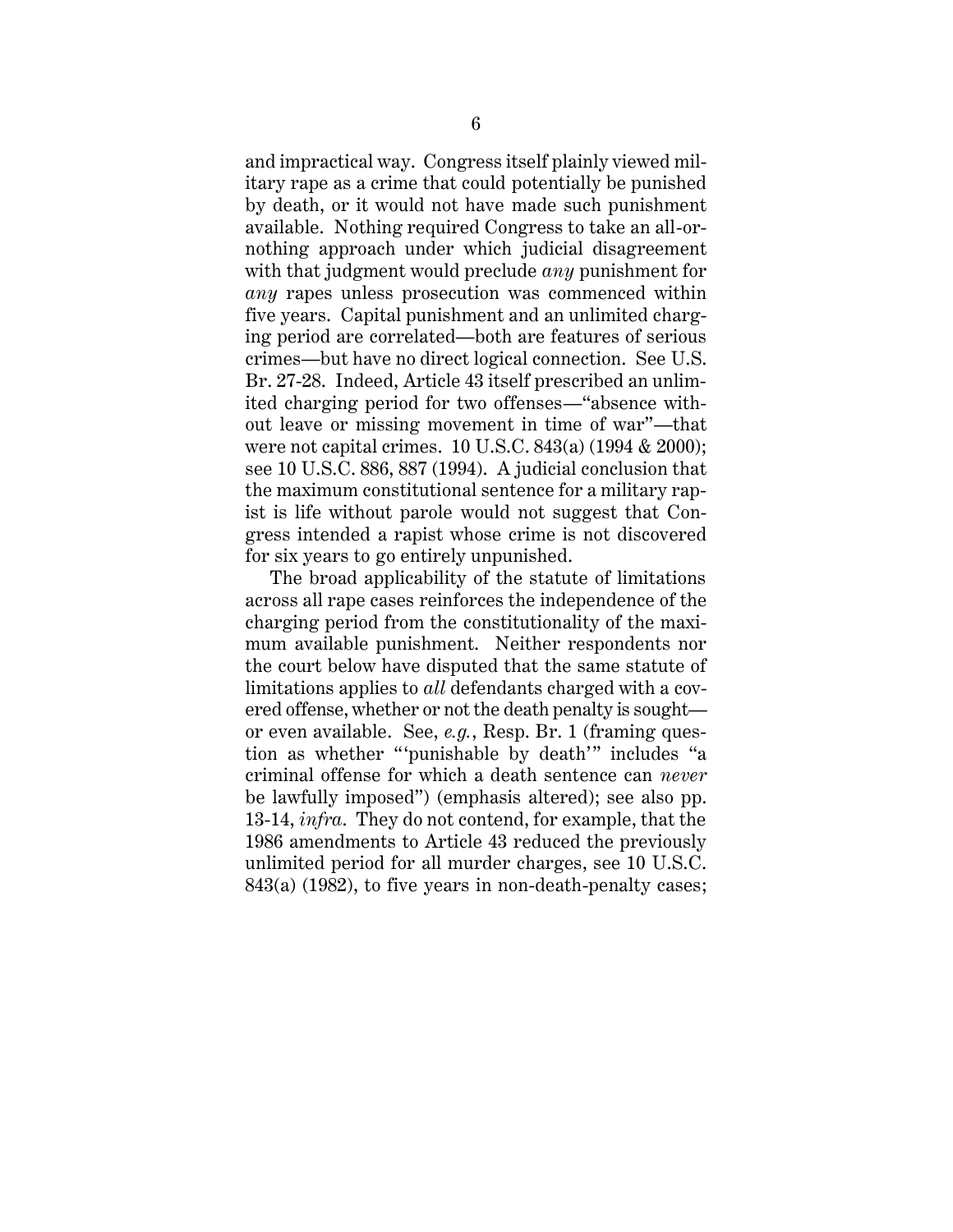that even death-penalty cases would have to be dismissed after trial on statute-of-limitations grounds if the aggravating factors for death eligibility were not sufficiently proved, see *Loving* v. *United States*, 517 U.S. 748, 755-756 (1996); or that the government was required to seek the death penalty in order to charge any late-discovered rape. And if the statute of limitations does not depend on whether the death penalty is available in the current case, then it should not logically depend on whether the death penalty would be available in some other hypothetical case.

3. As the government's opening brief details (Br. 29- 31), the context of the 1986 legislation confirms that respondents' rapes could be tried at any time. The Senate Report accompanying the legislation expressly explained that "no statute of limitation would exist in prosecution of offenses for which the death penalty is a punishment *prescribed by or pursuant to the UCMJ*." S. Rep. No. 331, 99th Cong., 2d Sess. 249 (1986) (Senate Report) (emphasis added). That explanation, which is on all fours with the statutory text, could not have been any clearer.

Respondents' characterization (Br. 27) of the Senate Report as "subsequent legislative history" is misplaced. The Report was filed in July 1986, one month before the Senate voted on the bill, and about four months before the President signed it into law. See 132 Cong. Rec. 16,376 (1986) (report filed July 8, 1986); *id.* at 20,295 (Senate voted Aug. 9, 1986); 22 Weekly Comp. of Pres. Doc. 1598 (Nov. 24, 1986) (President signed Nov. 14, 1986). Respondents nevertheless assert (Br. 27) that the relevant legislative history occurred nearly a halfcentury earlier, in 1939, when Congress enacted the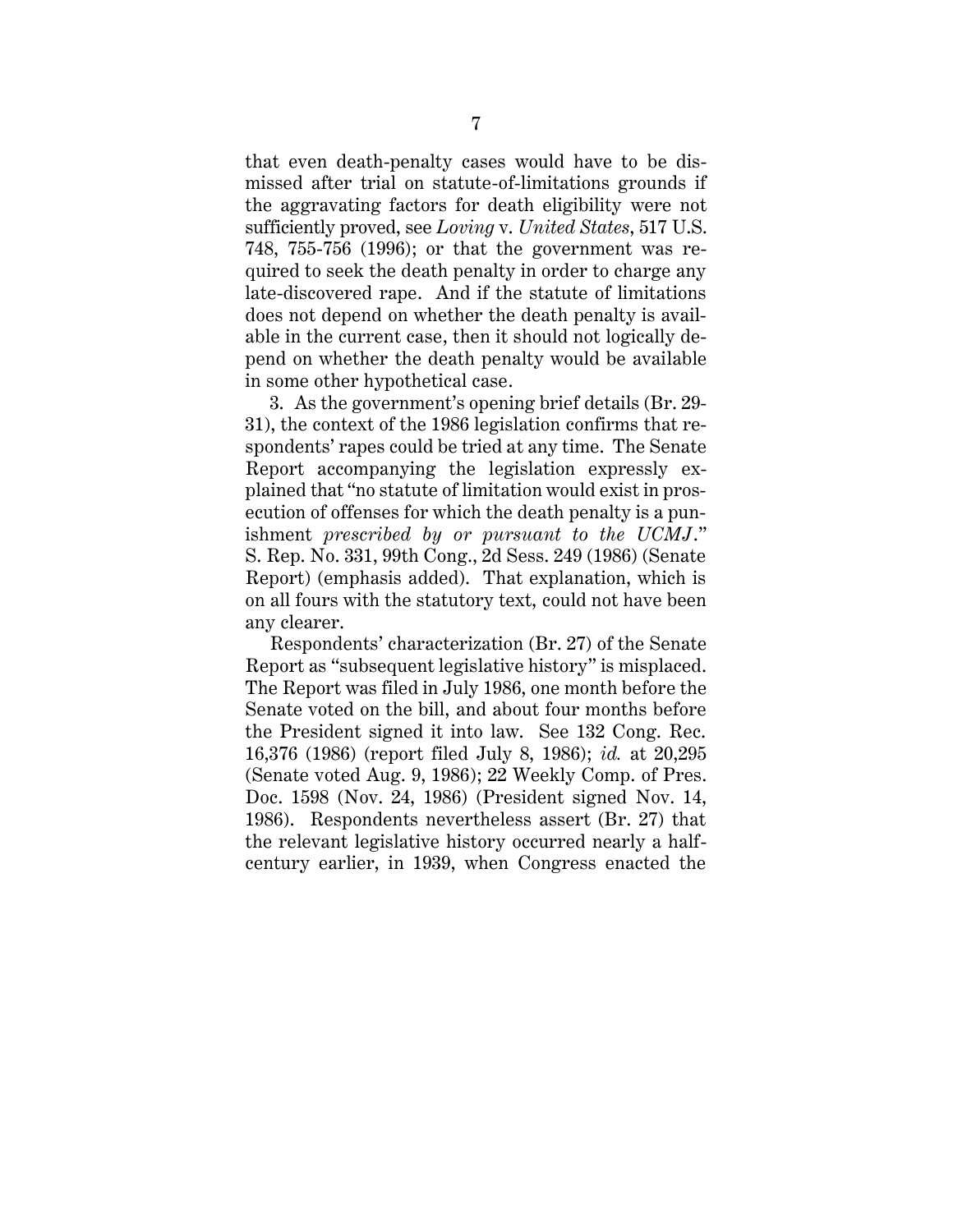provision now codified at 18 U.S.C. 3281, which eliminated a statute of limitations for civilian federal crimes "punishable by death." See Act of Aug. 4, 1939, ch. 419, 53 Stat. 1198. But while the 1986 legislation was modeled on Section 3281, what matters is how the 1986 Congress understood the 1939 language. See *Merrill Lynch, Pierce, Fenner & Smith, Inc.* v. *Curran*, 456 U.S. 353, 378 (1982) ("[W]e must examine Congress' perception of the law that it was shaping or reshaping."). And as the Senate Report demonstrates, the 1986 Congress understood the phrase "punishable by death" solely as a reference to statutorily authorized punishments.

The 1986 Congress's understanding matched the courts'. As the government explained in its opening brief (Br. 29-30), civilian courts of appeals had recognized that an offense was "punishable by death" so long as the death penalty was authorized under the statute that defined the crime, even if that penalty could not constitutionally be imposed. See *Coon* v. *United States*, 411 F.2d 422, 425 (8th Cir. 1969); see also *United States* v. *Kennedy*, 618 F.2d 557, 557 (9th Cir. 1980) (per curiam) (adopting the same reading of "punishable by death" in the federal bail statute, 18 U.S.C. 3148 (1976)). Respondents attempt (Br. 22-23) to distinguish the relevant circuit decisions on the ground that each case involved a constitutional infirmity in statutory procedures for imposing the death penalty, rather than a constitutional prohibition on capitally punishing a particular type of crime. But the word "punishable" does not admit of such a distinction, the relevant decisions did not draw one, and the government's charging practices did not reflect one. See Offices of the U.S. Att'ys, U.S. Dep't of Justice, *United States Attorneys' Manual*, § 9-10.100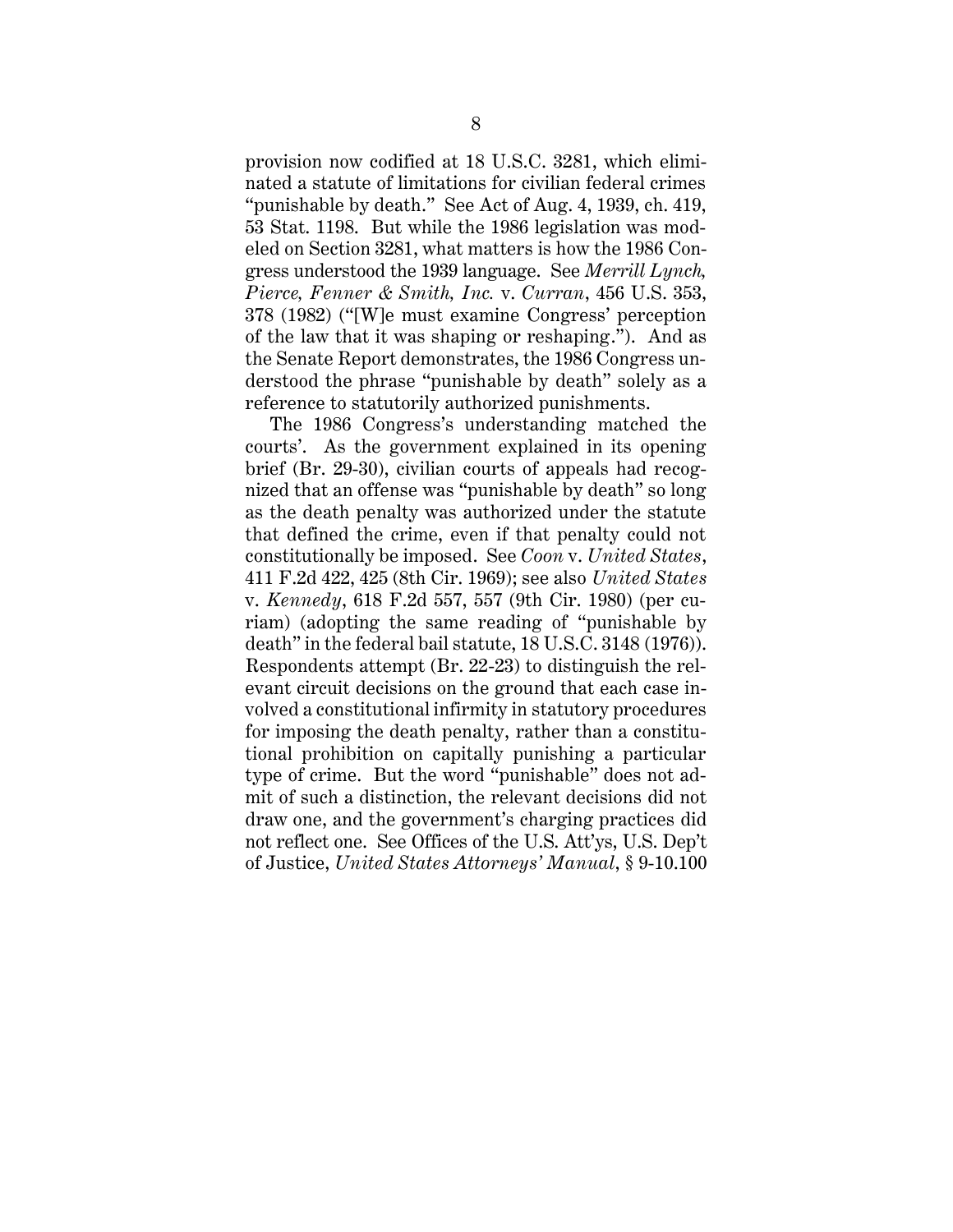(Mar. 1984) (stating that an unrestricted limitations period under Section 3281 "remain[s] in effect in prosecutions for capital offenses with unconstitutional death penalty provisions \* \* \* so long as Congress has not downgraded the offense to non-capital status"). Respondents provide no evidence that those charging practices were rejected by the courts.

Thus, contrary to respondents' contention (Br. 29), it appears that even the invalidation of the death penalty for civilian rape in *Coker* v. *Georgia*, 433 U.S. 584 (1977), was not understood to limit Section 3281's application to that crime, while it remained a capital offense under federal statutory law. Cf. *United States* v. *Whittle*, 133 F.3d 919, 1998 WL 10372 at \*2 (4th Cir. 1998) (Tbl.) (per curiam) (concluding that a rape committed in 1982 was "punishable by death" and could therefore be prosecuted in 1996). And, again contrary to respondents' contention, Section 3281 has since 1986 been interpreted "to include a specific offense for which the death penalty had been substantively foreclosed," Resp. Br. 24 (emphasis omitted); see *United States* v. *Gallaher*, 624 F.3d 934, 939-941 (9th Cir. 2010) (applying Section 3281 to statutory capital offense notwithstanding that Indian tribe had not exercised federal statutory authority to allow death penalty for that crime), cert. denied, 564 U.S. 1005 (2011). The logic of that interpretation that "'punishable by death' is a calibration of the seriousness of the crime as viewed by Congress, not of the punishment that could actually be imposed on the defendant in an individual case," *Gallaher*, 624 F.3d at 940-941—applies with equal force here.

4. The "[c]ontext" on which respondents' own argument relies, Br. 19 (emphasis omitted), is both anachronistic and unsupportive of their position. First, even if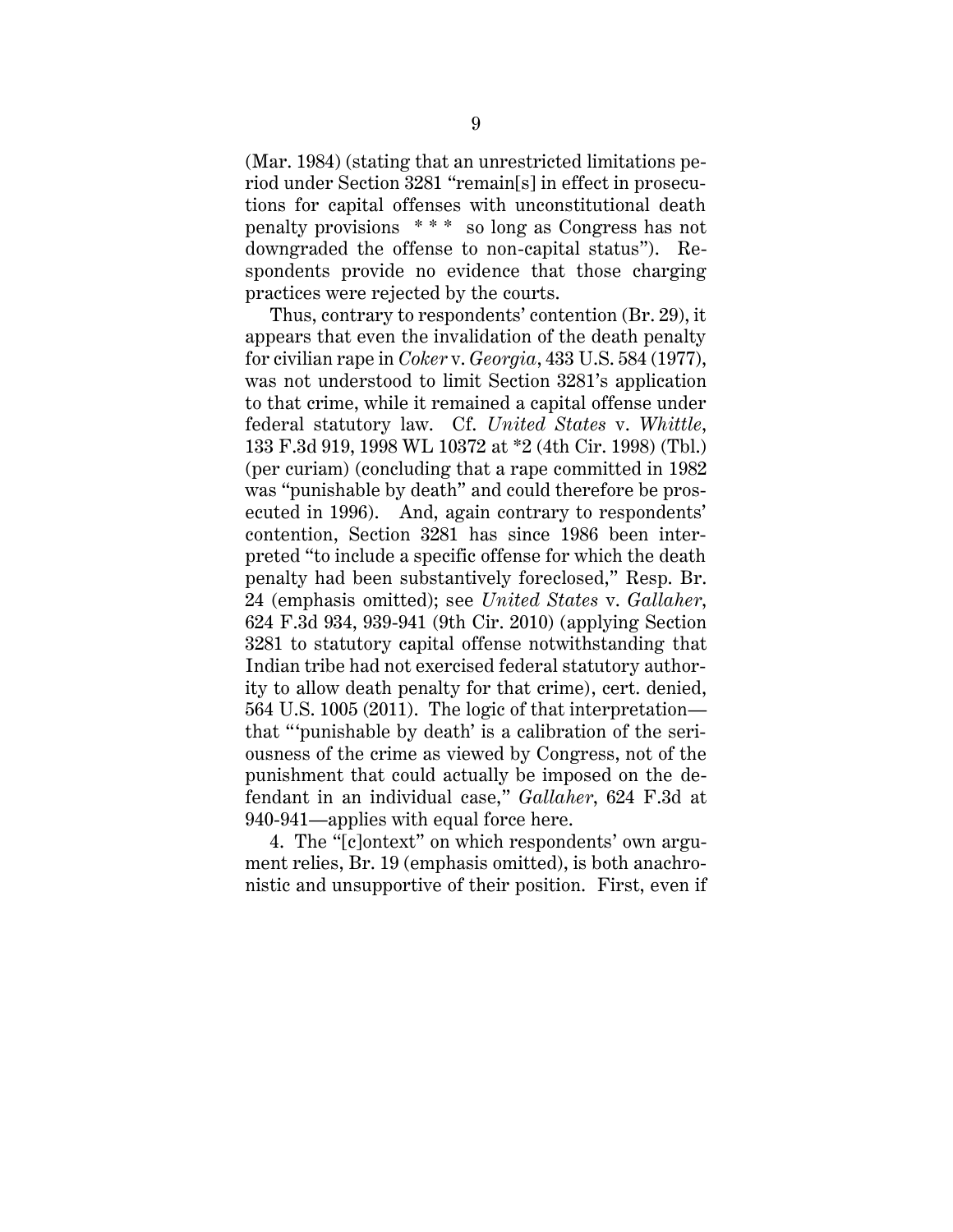the 1939 history of Section 3281's own adoption were relevant to Congress's amendment of Article 43 a halfcentury later, it would cut against them. The 1939 letter they cite (Br. 20) from then-Attorney General Murphy, which recommended no limitations period for "any offense for which the death penalty may be imposed," identified such offenses based on their *statutory* penalties and specifically listed rape as such an offense. See S. Rep. No. 215, 76th Cong., 1st Sess. 1 (1939).

Second, respondents err in suggesting (Br. 20, 27) that Congress would understand the phrase "offense punishable by death" to be narrower than "capital offense." As this Court explained over a century ago, to determine whether an offense is "a capital crime," the "test is not the punishment which is imposed, but that which may be imposed under the statute." *Fitzpatrick* v. *United States*, 178 U.S. 304, 307 (1900) (emphasis omitted). And since 1948, Section 3281 has been entitled "Capital offenses" and defined such offenses based on whether they are "punishable by death." 18 U.S.C. 3281 (emphasis omitted); see Act of June 25, 1948, ch. 645, 62 Stat. 827.

Finally, respondents' belated endorsement (2/20/20 Resp. Supp. Letter) of an amicus's focus on a 2003 amendment to the UCMJ's statute of limitations is mistaken. See Nat'l Ass'n Crim. Def. Lawyers (NACDL) Amicus Br. 8-10. As a threshold matter, the 2003 amendment sheds no light on Congress's meaning in 1986, particularly since the amendment was not even in force when respondents Daniels and Collins committed their rapes in 1998 and 2000. In any event, the amendment does not suggest that Congress in 2003 believed that rape was subject to a five-year statute of limitations. Amicus's multistep inferential argument ultimately rests on the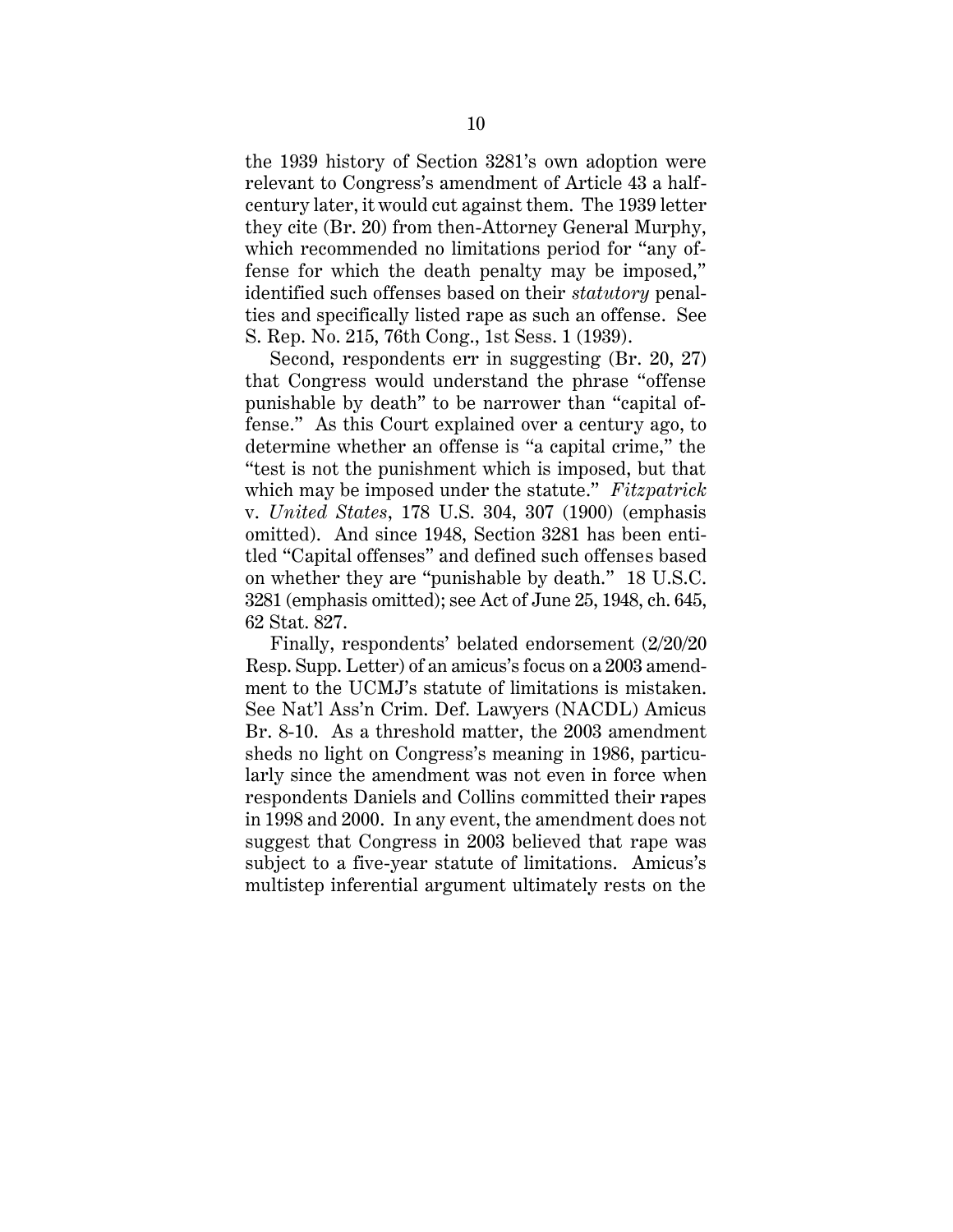antisurplusage canon, but the surplusage they suggest would exist under their own reading of the statute as well. See *Microsoft Corp.* v. *I4I Ltd. P'ship*, 564 U.S. 91, 106 (2011) (declining to apply "the canon against superfluity" where "no interpretation \* \* \* avoids excess language").

The 2003 amendment provided that defendants who committed certain "child abuse offense[s]" were "liable to be tried by court-martial" if charges were brought before the victim's 25th birthday. National Defense Authorization Act for Fiscal Year 2004, Pub. L. No. 108-136, Div. A., Tit. V, Subtit. F, § 551(2), 117 Stat. 1481. The term "child abuse offense" was defined as "an act that involves sexual or physical abuse of a person who has not attained the age of 16 years and constitutes any of [five listed] offenses," including "[r]ape or carnal knowledge in violation of section 920 of this title (article 120)." *Ibid.* The inclusion of Section 920 had the effect of extending the period for charging certain *non-*capital offenses covered by that section. See 10 U.S.C. 920(b) (2000). It did not suggest that the phrase "punishable by death" in Article 43 incorporated judicial decisions under the Eighth Amendment.

In amicus's view, unless Congress believed that the phrase "punishable by death" incorporated the Eighth Amendment, it would have gerrymandered child rape out of the definition of "child abuse offense," because child rape (which was encompassed in the general capital offense of rape) would already be "tri[able] \* \* \* at any time," 10 U.S.C. 843(a). See NACDL Amicus Br. 8-10. But Congress's reasons for adopting a more intuitively inclusive definition of "child abuse offense" were necessarily independent of its construction of "punishable by death." Even if that phrase incorporated judicial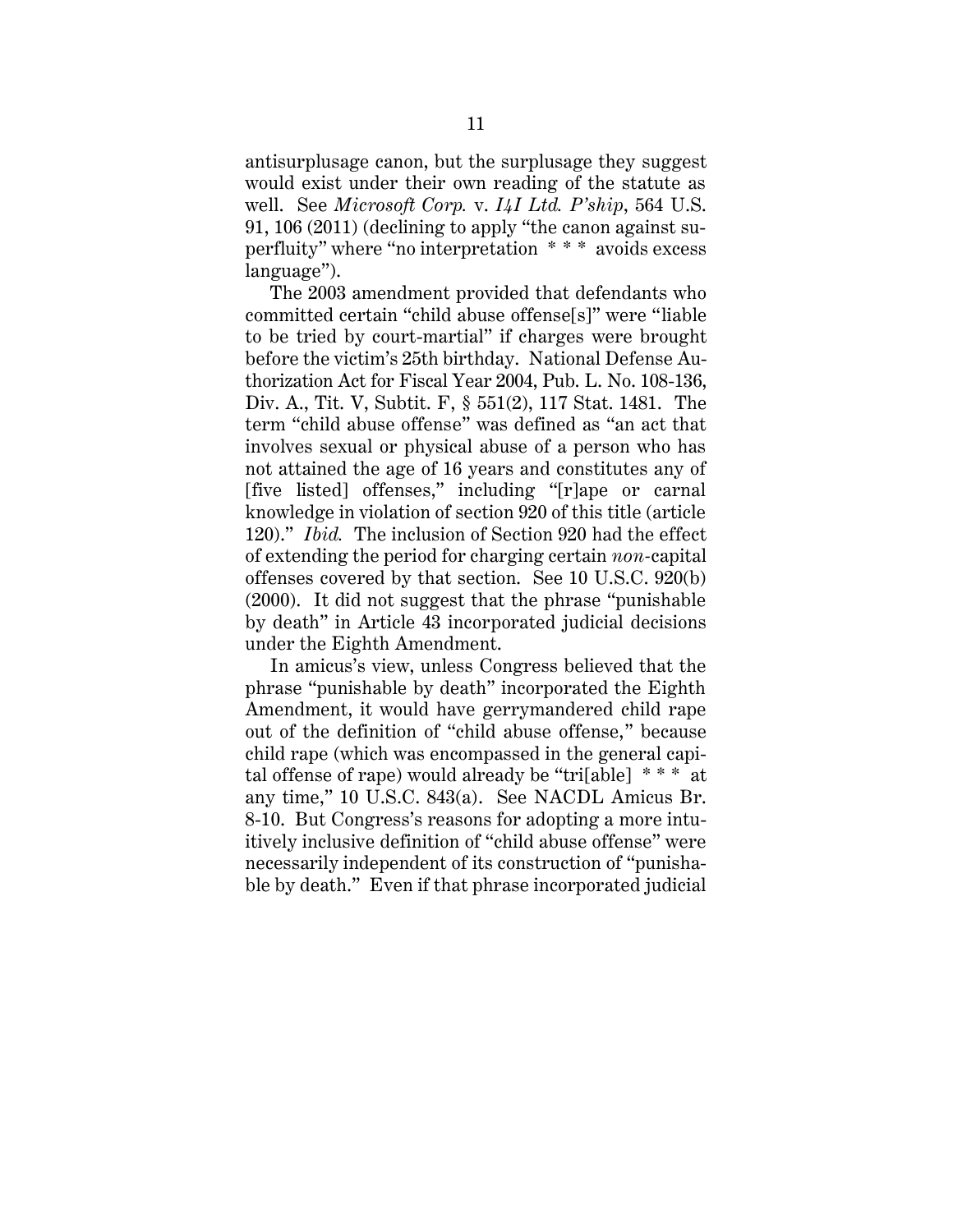Eighth Amendment decisions, specific authority to prosecute child rape until the victim's 25th birthday (as well as "at any time") was unnecessary. Congress in 2003 would have understood child rape, particularly in the military context, to be both statutorily *and* constitutionally "punishable by death."

This Court did not decide *Kennedy* v. *Louisiana*, 554 U.S. 407, reh'g denied 554 U.S. 945, which held that child rape may not be punished by death in the civilian legal system, until 2008. As *Kennedy* itself explained, the Court's earlier decision in *Coker* about civilian adult rape "d[id] not speak to the constitutionality of the death penalty for child rape," and no evidence suggested that legislatures had "misinterpreted *Coker* to hold that the death penalty for child rape is unconstitutional" prior to *Kennedy*. *Id.* at 428-431. And Congress would have had even less basis for concluding—and evidently did not conclude—that *Coker*'s invalidation of the death penalty in a civilian context would apply to the military context. See *Kennedy* v. *Louisiana*, 554 U.S. 945, 947-948 (2008) (statement of Kennedy, J., respecting the denial of rehearing).

5. Finally, respondents urge (Br. 24) this Court to address "any ambiguity" in the statute of limitations by relying on canons in favor of lenity and repose. But no ambiguity exists that would trigger those doctrines. See *Shular* v. *United States*, No. 18-6662, 2020 WL 908904, at \*8 (Feb. 26, 2020) (Kavanaugh, J., concurring) ("Under this Court's longstanding precedents, the rule of lenity applies when a court employs all of the traditional tools of statutory interpretation and, after doing so, concludes that the statute still remains grievously ambiguous, meaning that the court can make no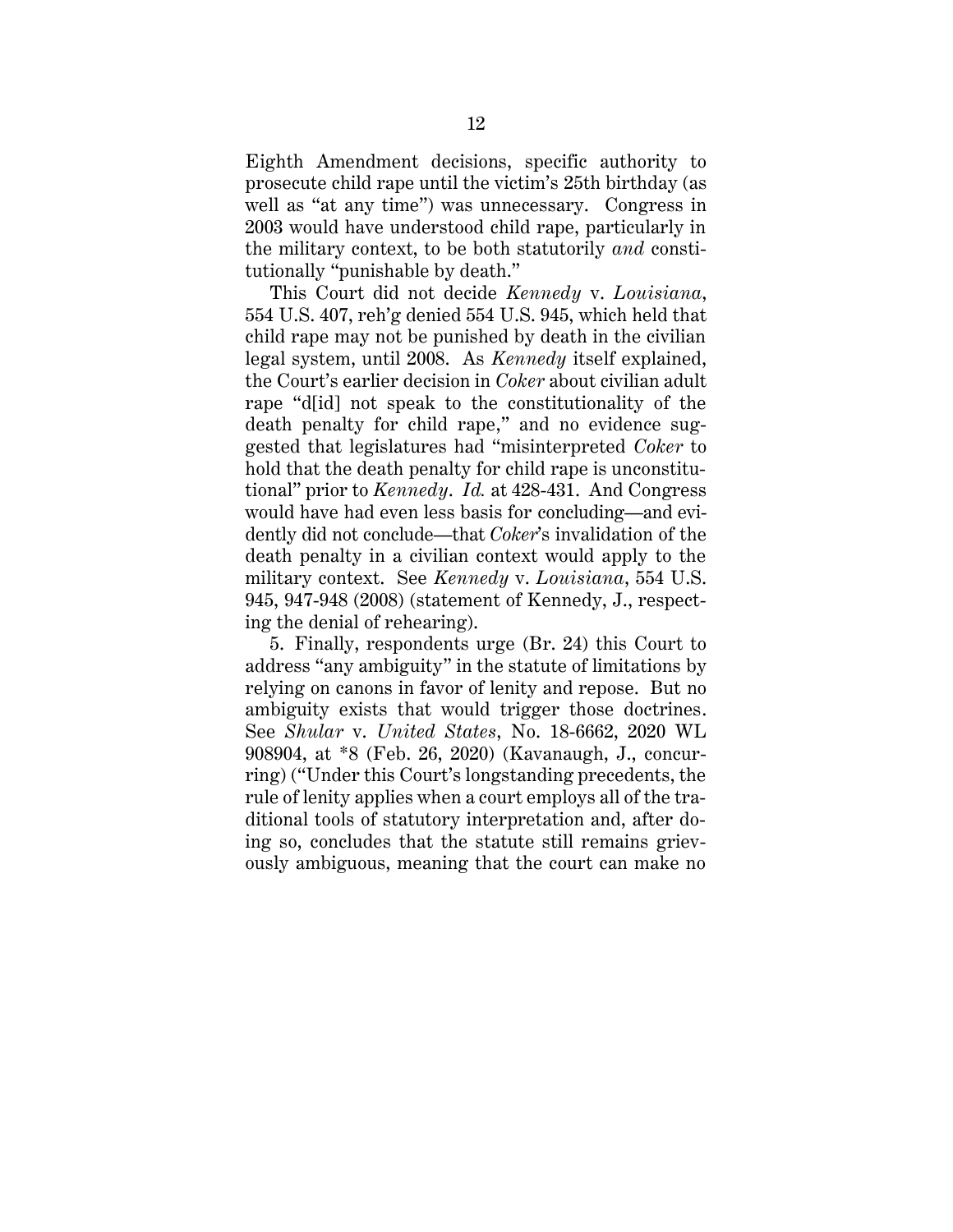more than a guess as to what the statute means."); *Kellogg Brown & Root Servs., Inc.* v. *United States ex rel. Carter*, 135 S. Ct. 1970, 1978 (2015) (applying canon in favor of repose to "resolve \* \* \* ambiguity"). The text, context, and history all show that a crime that could be "punished by death" under the UCMJ was "punishable by death" for purposes of the UCMJ.

#### **B. Military Rape Would Also Be "Punishable By Death" As A Constitutional Matter**

In any event, even assuming that the UCMJ's express prescription of "punish[ment] by death" for rape were not itself sufficient to identify rape as "punishable by death" for purposes of the UCMJ, respondents' rape prosecutions would still be timely. As the government explained in its opening brief (Br. 31-39), Congress and the President did not exceed their constitutional authority by designating military rape a capital offense. Accordingly, military rape was "punishable by death" as both a statutory and a constitutional matter.

1. As noted above (see pp. 6-7, *supra*), respondents do not dispute that an offense, including military rape, would be "punishable by death" so long as capital punishment would be constitutionally permissible for at least some defendants. They do not suggest a casespecific interpretation of Article 43 under which, for example, a long-final murder conviction might be dismissed on statute-of-limitations grounds based on posttrial proof of an intellectual disability that renders the defendant death-ineligible. See, *e.g.*, *Atkins* v. *Virginia*, 536 U.S. 304 (2002). Instead, their argument in this case, like the decision below, rests on the proposition that the phrase "'punishable by death'" excludes "offenses that can *never* be punished by death." Resp. Br. 4 (emphasis added); see, *e.g.*, *id.* at 1; *id.* at 2 (quoting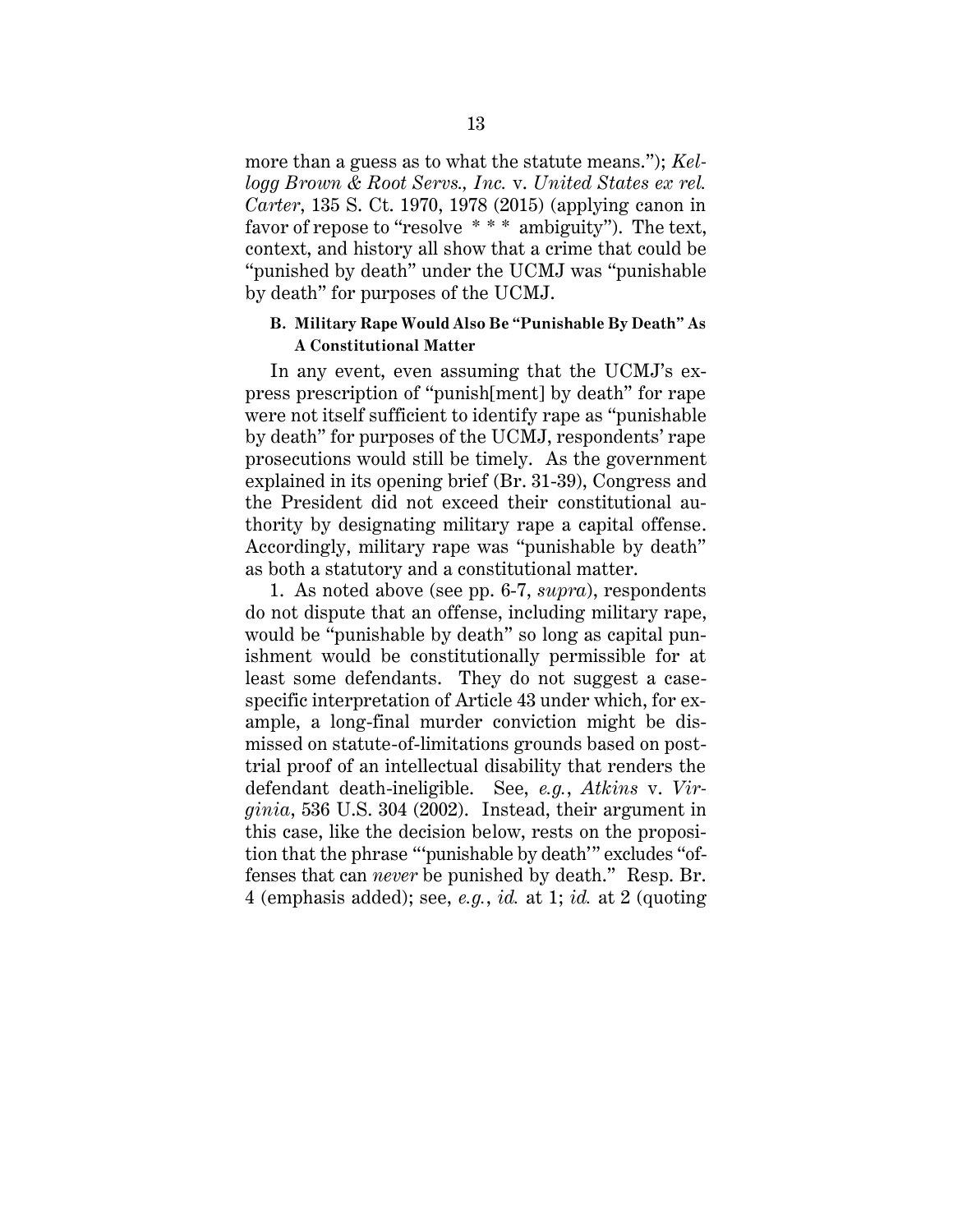similar language from *United States* v. *Mangahas*, 77 M.J. 220, 224-225 (C.A.A.F. 2018)).

But even assuming that were the correct way to read the statutory text, respondents make little attempt to show that military rape "can never be punished by death," Resp. Br. 4, under the Constitution. Relying principally on *United States* v. *Matthews*, 16 M.J. 354 (C.M.A. 1983), respondents assert (Br. 35) that the military courts have "dismissed" the possibility that "military necessity" would justify the death penalty for "offenses such as murder and rape." But *Matthews* simply speculated in passing that *Coker* would "[p]robably" apply to military rape "at least, where there is no purpose unique to the military mission that would be served by allowing the death penalty for this offense," and stated that no such necessity existed on the facts before it. 16 M.J. at 380; see *id.* at 369. To the extent that *Matthews*—which was decided shortly before Congress authorized the government to seek certiorari review of adverse military decisions, see Steven M. Shapiro et al., *Supreme Court Practice* § 2.14, at 129 (10th ed. 2013) might be informative here, it actually undercuts respondents' argument by acknowledging the possibility of military necessity in some cases.

Unfortunately, rape historically *has* occurred in contexts "unique to the military mission," *Matthews*, 16 M.J. at 380, that highlight the differences between civilian and military rapes and show why the Constitution does not preclude capital punishment for the latter. The only capital offense supporting the last military execution, for example, was the rape of an 11-year-old girl in occupied territory. See *United States* v. *Bennett*, 21 C.M.R. 223 (C.M.A. 1956). Respondents fail to explain why the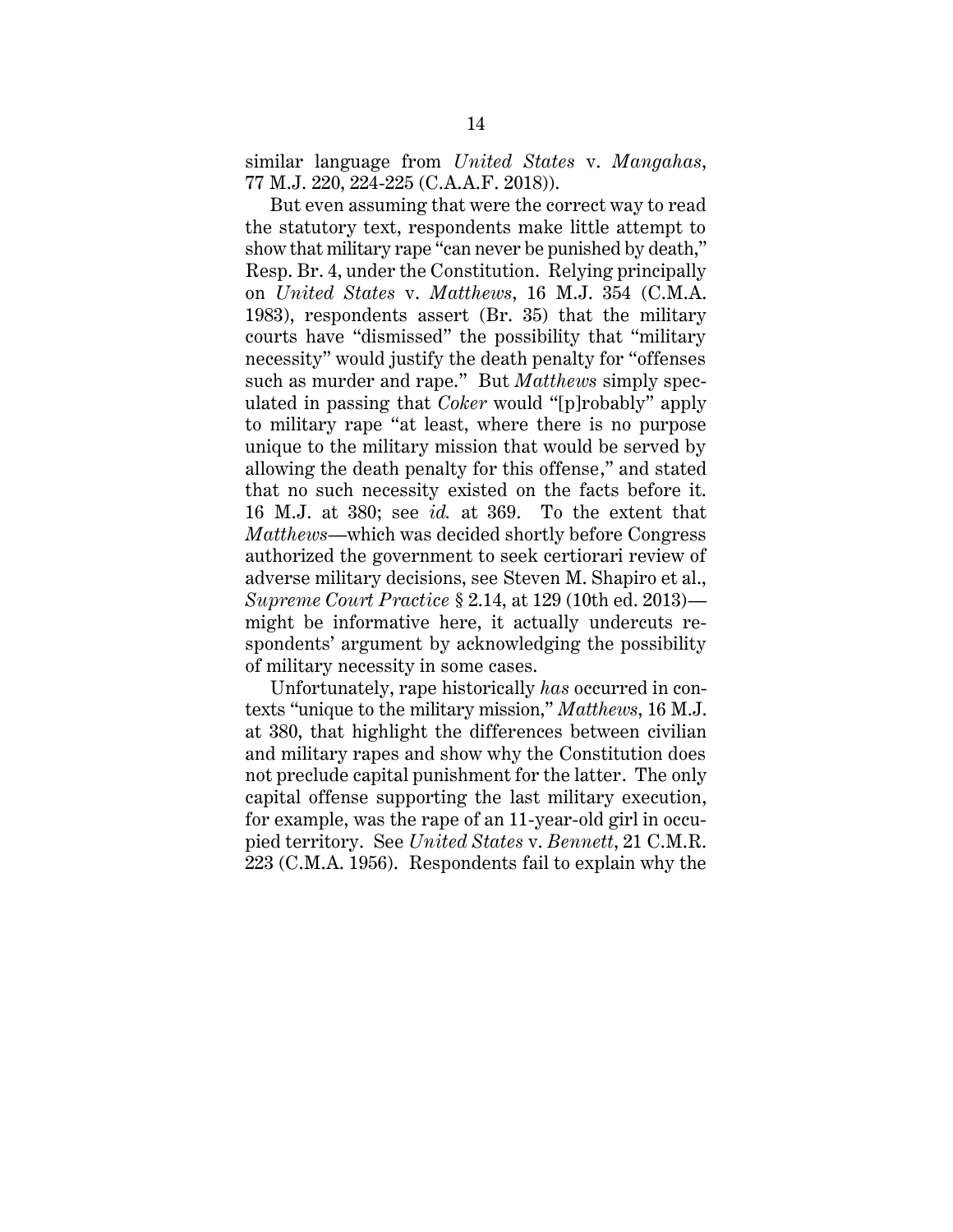devastating effects that military rape can have—on discipline, morale, combat readiness, civilian support for the military, and international relations, see U.S. Br. 5-6, 34-35—could never justify capital punishment. Even if some military courts may have presumed application of *Coker* in the military context, see Resp. Br. 32-33, this Court has not. *Kennedy*, 554 U.S. at 946 (statement of Kennedy, J., respecting the denial of rehearing).

Raping a child, other local civilian, or a subordinate while deployed, for example, is not analogous to the civilian rape of an adult, and punishment of the former crime should not be subject to the same constraints as the latter. In a "combat environment" in particular, a sanction of "confinement, even of a prolonged nature, may be an inadequate deterrent" for rape, as confinement may simply spare a defendant from combat. MCM App. 21, at A21-66 (1984 ed.). More generally, the military's overriding need for order and discipline sets it apart from the civilian context. As the government's opening brief explains (Br. 35-37), the considerations on which the *Coker* plurality relied to bar the death penalty for civilian adult rape do not apply to military rape.

2. The considered determinations of Congress and the President as Commander in Chief, rather than the plurality's discussion of civilian adult rape in *Coker*, provide the proper guideposts for determining the constitutionality of capital punishment for rape in the military context. The Constitution allocates to Congress the "primary responsibility for the delicate task of balancing the rights of servicemen against the needs of the military." *Solorio* v. *United States*, 483 U.S. 435, 447 (1987)). And where the President acts "pursuant to an Act of Congress"—as multiple Presidents have done in authorizing the death penalty for military rape, see U.S.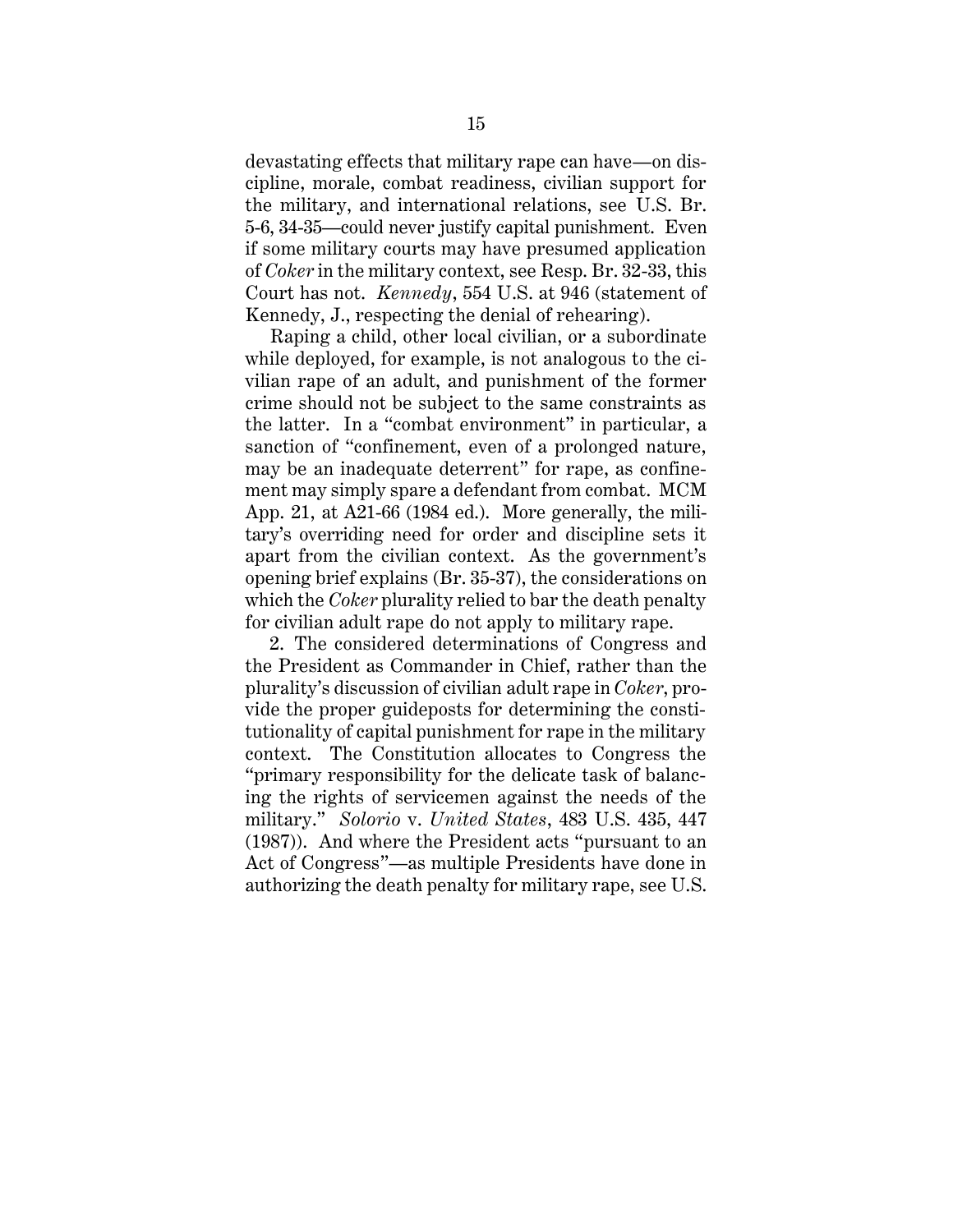Br. 7-9—his act is "supported by the strongest of presumptions and the widest latitude of judicial interpretation." *Youngstown Sheet & Tube Co.* v. *Sawyer*, 343 U.S. 579, 637 (1952) (Jackson, J., concurring in the judgment and opinion of the Court).

Respondents assert that the traditional deference accorded to Congress and the President in military matters is unwarranted in "the specific context of military punishment." Resp. Br. 34 (emphasis omitted). But neither first principles nor this Court's decisions support such a carve-out. In rejecting a constitutional challenge to a military criminal law, for example, this Court has explained that "[f]or the reasons which differentiate military society from civilian society, \* \* \* Congress is permitted to legislate both with greater breadth and with greater flexibility when prescribing the rules by which the former shall be governed than it is when prescribing rules for the latter." *Parker* v. *Levy*, 417 U.S. 733, 756 (1974); see, *e.g.*, *Burns* v. *Wilson*, 346 U.S. 137, 140 (1953) (plurality opinion) (stating, in reviewing military criminal conviction, that "the rights of men in the armed forces must perforce be conditioned to meet certain overriding demands of discipline and duty, and the civil courts are not the agencies which must determine the precise balance to be struck in this adjustment").

Respondents also suggest that Congress's judgment with respect to the punishment for military rape warrants deference only if Congress deliberately adopted "a different rule for courts-martial as compared to civilian courts." Resp. Br. 34 (emphasis omitted). As a threshold matter, respondents offer no reason why the constitutionality of the death penalty for military rape—which had been in place in at least some form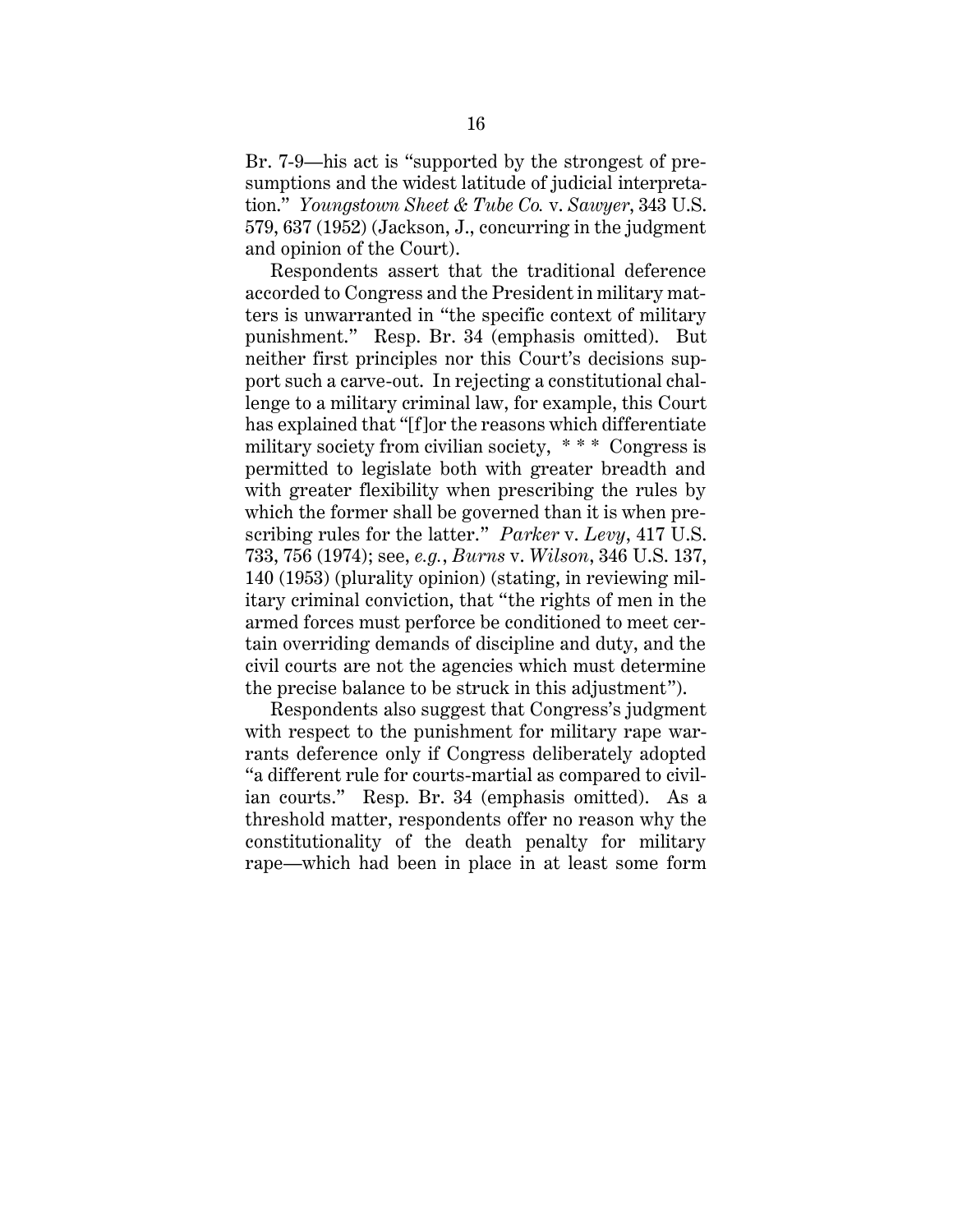"since at least 1863," *Kennedy*, 554 U.S. at 946 (statement of Kennedy, J., respecting the denial of rehearing) —turns on whether Congress anticipated that *Coker*  would invalidate the death penalty for civilian adult rape and sufficiently distinguished the different crimes. In any event, Congress did distinguish between the two crimes. Although Congress repealed the death penalty for civilian rape in 1986, see Sexual Abuse Act of 1986, Pub. L. No. 99-654, § 3(a)(1), 100 Stat. 3663, it repeatedly amended the military-rape statute after *Coker* without doing so, see National Defense Authorization Act for Fiscal Year 1993, Pub. L. No. 102-484, Div. A, Tit. X, § 1066(c), 106 Stat. 2506; National Defense Authorization Act for Fiscal Year 1996, Pub. L. No. 104-106, Div. A, Tit. XI, § 1113, 110 Stat. 462.

3. In the absence of a sound basis for concluding that the Eighth Amendment overrides Congress's (and the President's) judgment on the appropriate penalties for military rape, respondents make the alternative suggestion that Congress itself implicitly overrode its own judgment by enacting Article 55 of the UCMJ. See Resp. Br. 36-40**.** But as the government's opening brief observes (Br. 37-39), Article 55's generalized bar on "[p]unishment by flogging, or by branding, marking, or tattooing on the body, or any other cruel or unusual punishment," 10 U.S.C. 855, cannot reasonably be interpreted to forbid a punishment that the UCMJ elsewhere expressly authorizes. Respondents' argument also rests on a misinterpretation of Article 55. That provision, which has been part of the UCMJ since its adoption in 1950, does not incorporate a proportionality principle from the Eighth Amendment, but instead prohibits certain methods of punishment that the UCMJ might otherwise have allowed.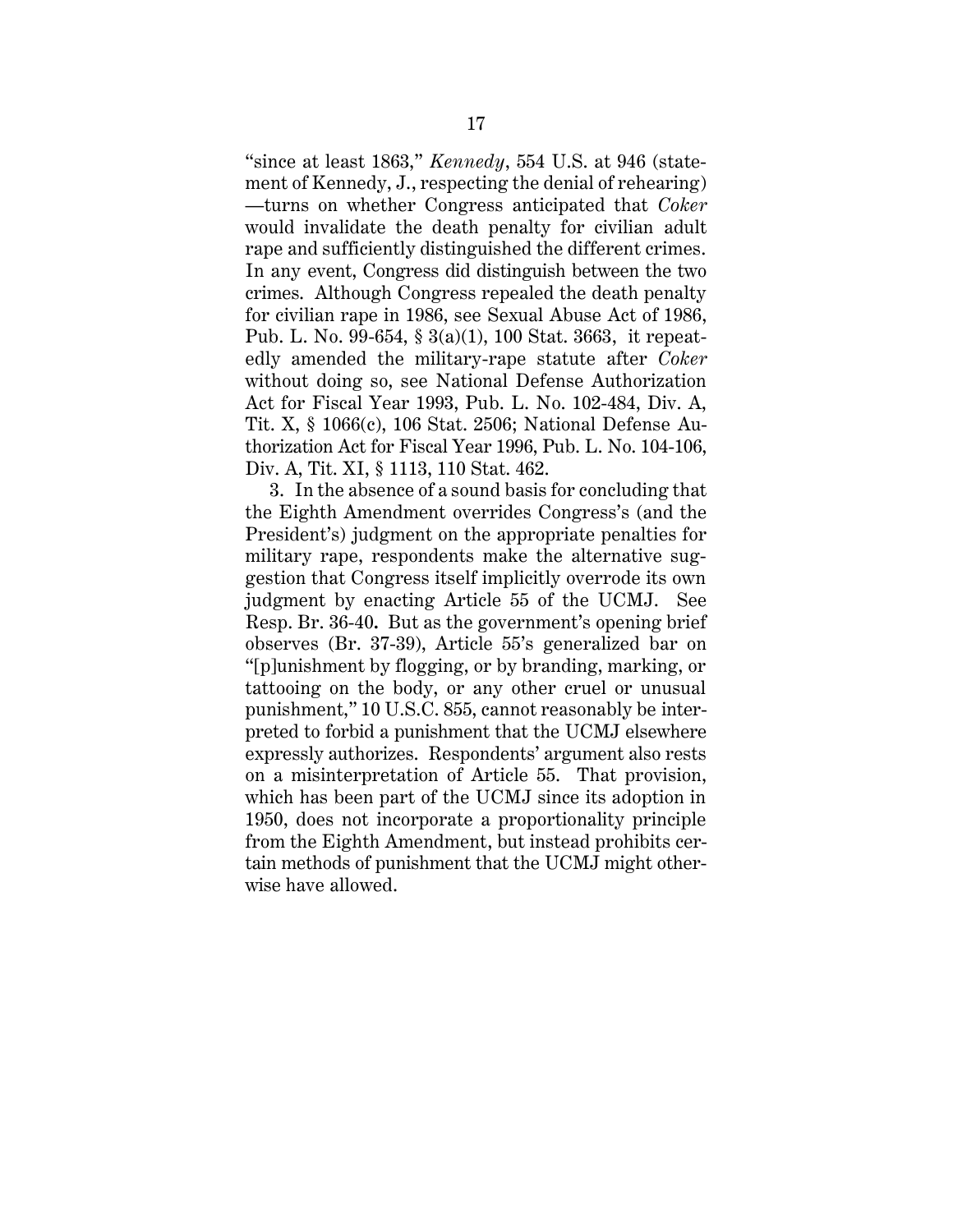In contrast to the civilian criminal code—which frequently specifies precise ranges of permissible imprisonment, supervised release, or fines—punishments under the UCMJ have historically been much less determinate. In particular, the authorized penalty for many crimes under the UCMJ is either partially or entirely defined to be such "punish[ment] as a court-martial may direct." See, *e.g.*, 10 U.S.C. 886 (absence without leave); 10 U.S.C. 906 (impersonation of an officer); 10 U.S.C. 910 (improper hazarding of vessel or aircraft). Article 18, in turn, gives courts-martial broad discretion as to the punishments that they may impose, subject to "such limitations as the President may prescribe." 10 U.S.C. 818. And since 1984, the President has exercised his authority to specify an exclusive list of potential punishments, which now include such punishments as reprimand, forfeiture of pay and allowances, hard labor, and confinement. See MCM, Rule for Courts-Martial 1003 (2019 ed.).

In the context of that scheme, the "work" that Article 55 does, Resp. Br. 38, is to constrain the *forms* of punishment that courts-martial may impose (or the President may prescribe) for *any* crime. It categorically prohibits the listed punishments, such as "flogging," and other forms of punishment that are "cruel or unusual." Under the *ejusdem generis* canon of construction, the catchall phrase "cruel or unusual punishment," 10 U.S.C. 855, should be "understood to "embrace only objects similar in nature to those objects enumerated by the preceding specific words."'" *Epic Sys. Corp.* v. *Lewis*, 138 S. Ct. 1612, 1625 (2018) (quoting *Circuit City Stores, Inc.* v. *Adams*, 532 U.S. 105, 115 (2001)); see, *e.g.*, *Yates* v. *United States*, 574 U.S. 528, 545 (2015) (plurality opinion). The preceding specific words here—"flogging,"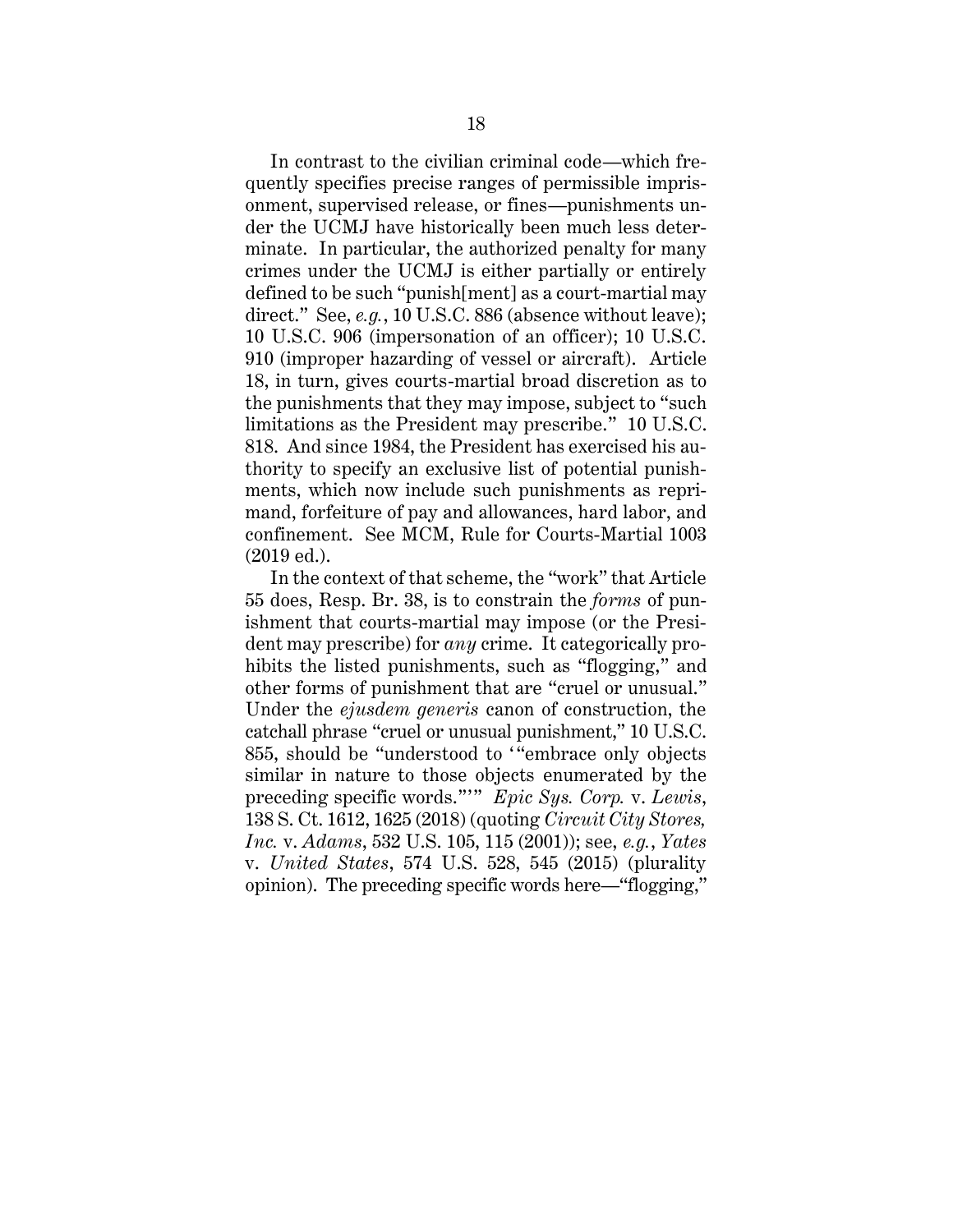"branding," "marking," and "tattooing on the body," 10 U.S.C. 855—are all forms of punishment. See also *ibid.* (prescribing appropriate circumstances for "use of irons"). None invites courts to second-guess the proportionality of punishments that Congress itself has explicitly prescribed, to invalidate punishments that the UCMJ elsewhere expressly authorizes, or to incorporate general Eighth Amendment jurisprudence.

As respondents' amicus points out, Article 55 was described to the Congress that enacted it as "just tak[ing] us out of the dark ages" by forbidding "branding, marking or tattooing on the body, and so forth." *Uniform Code of Military Justice: Hearings Before a Subcomm. of the House Comm. on Armed Services,* 81st Cong., 1st Sess. 1087 (1949) (statements of Robert W. Smart, Professional Staff Member, and Felix Larkin, Assistant General Counsel to the Secretary of Defense); see U.S. Army Def. Appellate Div. Amicus Br. 28. Nothing about its history suggests that, when adopting the Article in 1950, Congress meant to displace its own contemporaneous judgment about the appropriate maximum penalty for military rape—let alone to uncritically transplant Eighth Amendment decisions from the civilian context into the military one. Respondents' suggestion (Br. 39) to interpret it that way as a matter of "constitutional avoidance" is unsound. Far from avoiding constitutional questions, respondents' interpretation would invite them in a myriad of cases, like this one. And interpreting Article 55 to eliminate the constitutional deference that courts would otherwise accord to the political Branches would invalidate more federal laws, not fewer.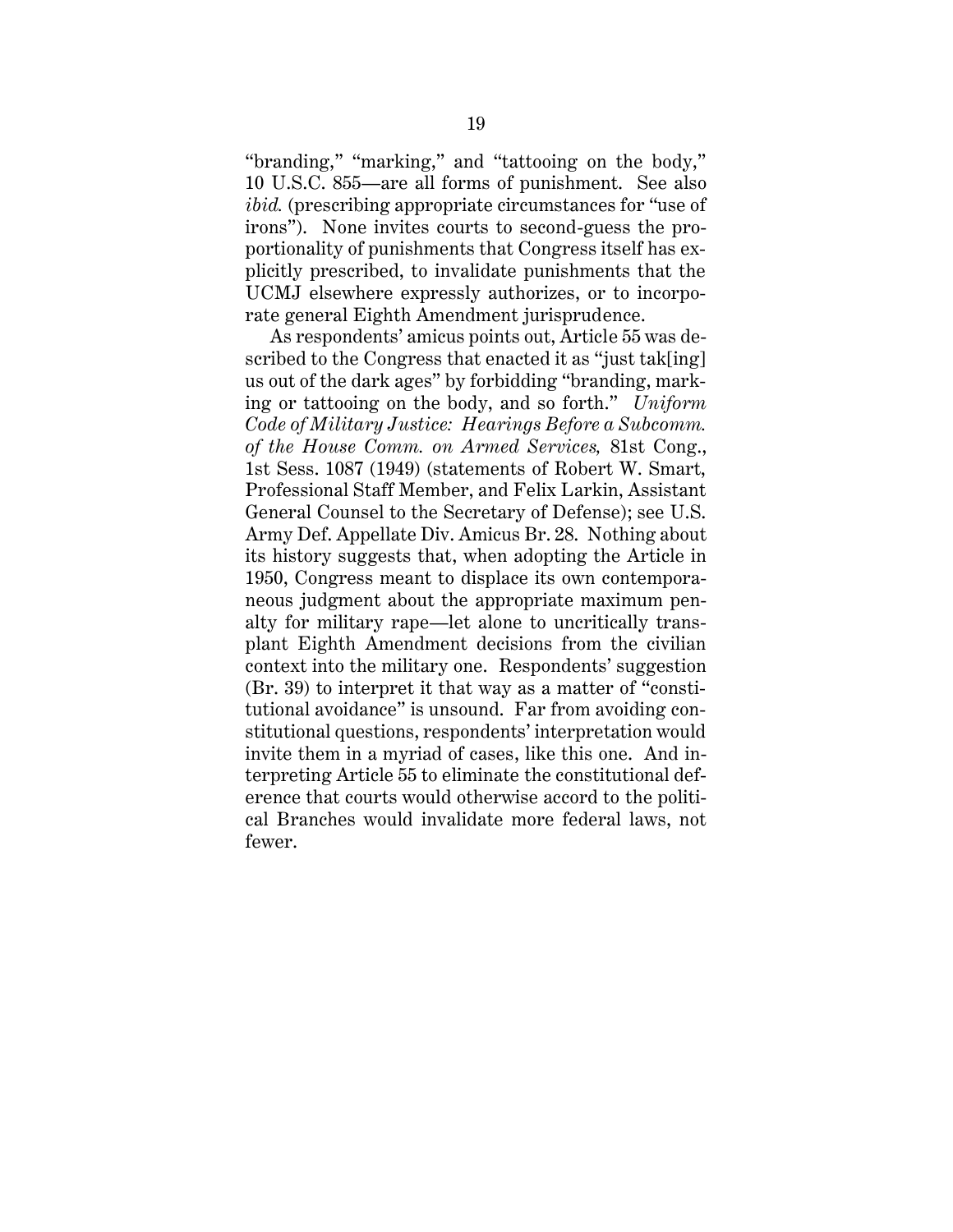#### **II. THE 2006 NDAA INDEPENDENTLY SUPPORTS THE TIMELINESS OF BRIGGS'S RAPE PROSECUTION**

As the government's opening brief explains (Br. 39- 43), even if respondents are correct that military rape was not "punishable by death" for purposes of the pre-2006 statute of limitations, the prosecution of respondent Briggs was timely pursuant to a 2006 amendment to Article 43(a) that expressly identified rape as having no statute of limitations. See National Defense Authorization Act for Fiscal Year 2006, Pub. L. No. 109-163, § 553(a), 119 Stat. 3264. Respondents err in arguing (Br. 40-46) that Congress in 2006 would not have intended its 2006 amendment to apply to defendants like Briggs, who committed their rapes the year before.

Like the court below, respondents rely (Br. 41-42) on the "presumption against retroactivity," faulting Congress for the absence of statutory language "expressly prescrib[ing]" the 2006 amendment's temporal scope. Resp. Br. 41 (quoting *Landgraf* v. *USI Film Prods.*, 511 U.S. 244, 272, 280 (1994)). But they identify no decision of this Court or any other that requires Congress to include such language where, as here, Congress understood its legislation as simply preserving the status quo. And it makes little sense to impose such a requirement in that circumstance, as the facts here illustrate.

Respondents cannot meaningfully dispute that when Congress enacted the 2006 amendment, the binding interpretation of Article 43 allowed military rape to be prosecuted at any time. See U.S. Br. 42; see also *Willenbring* v. *Neurauter*, 48 M.J. 152, 178, 180 (C.A.A.F. 1998). Thus, when it updated Article 43 in a manner consistent with that settled law, Congress would not have perceived any need to address the temporal scope of any change. As far as Congress was aware, it was not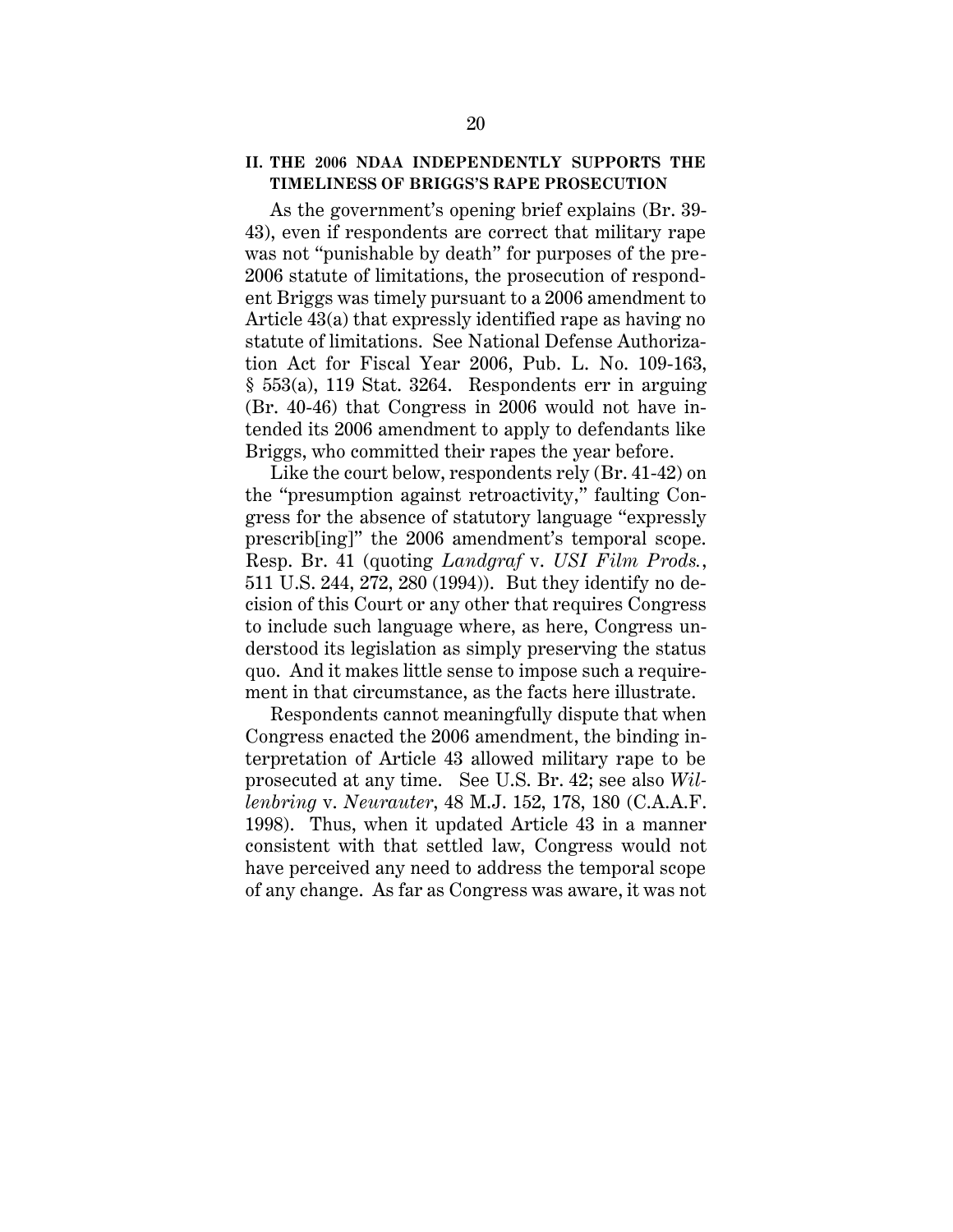making a change. On its understanding, the government was already, and would continue to be, able to prosecute a defendant like Briggs whenever his crime became provable. Congress could not have predicted that, 12 years later, the Court of Appeals for the Armed Forces would reverse course and expressly "overrule[]" its pre-2006 precedent. *Mangahas*, 77 M.J. at 222. And Congress should not be penalized for failing to include an express statement that would address retroactivity in that unforeseeable circumstance.

The "presumption against retroactivity is a guide to interpretation, not a constitutional imperative." Antonin Scalia & Bryan A. Garner, *Reading Law: The Interpretation of Legal Texts* 261 (2012). It relies on "familiar considerations of fair notice, reasonable reliance, and settled expectations." *Martin* v. *Hadix*, 527 U.S. 343, 358 (1999) (citation omitted). The settled expectations both before and after the 2006 legislation—of the government, of Congress, and of military personnel who had committed rapes—were that rapes by members of the military could be tried at any time. Applying the presumption against retroactivity to upset those settled expectations would be directly contrary to the underlying rationale for that presumption. Even if the presumption were deemed to apply as a purely formalistic matter, the circumstances here would show that the "temporal reach specifically intended" by Congress, *Fernandez-Vargas* v. *Gonzalez*, 548 U.S. 30, 37 (2006), was for a military rape committed in 2005 to be prosecutable at any time. See U.S. Br. 41-43. That intent should not be frustrated by viewing it through the lens of hindsight.